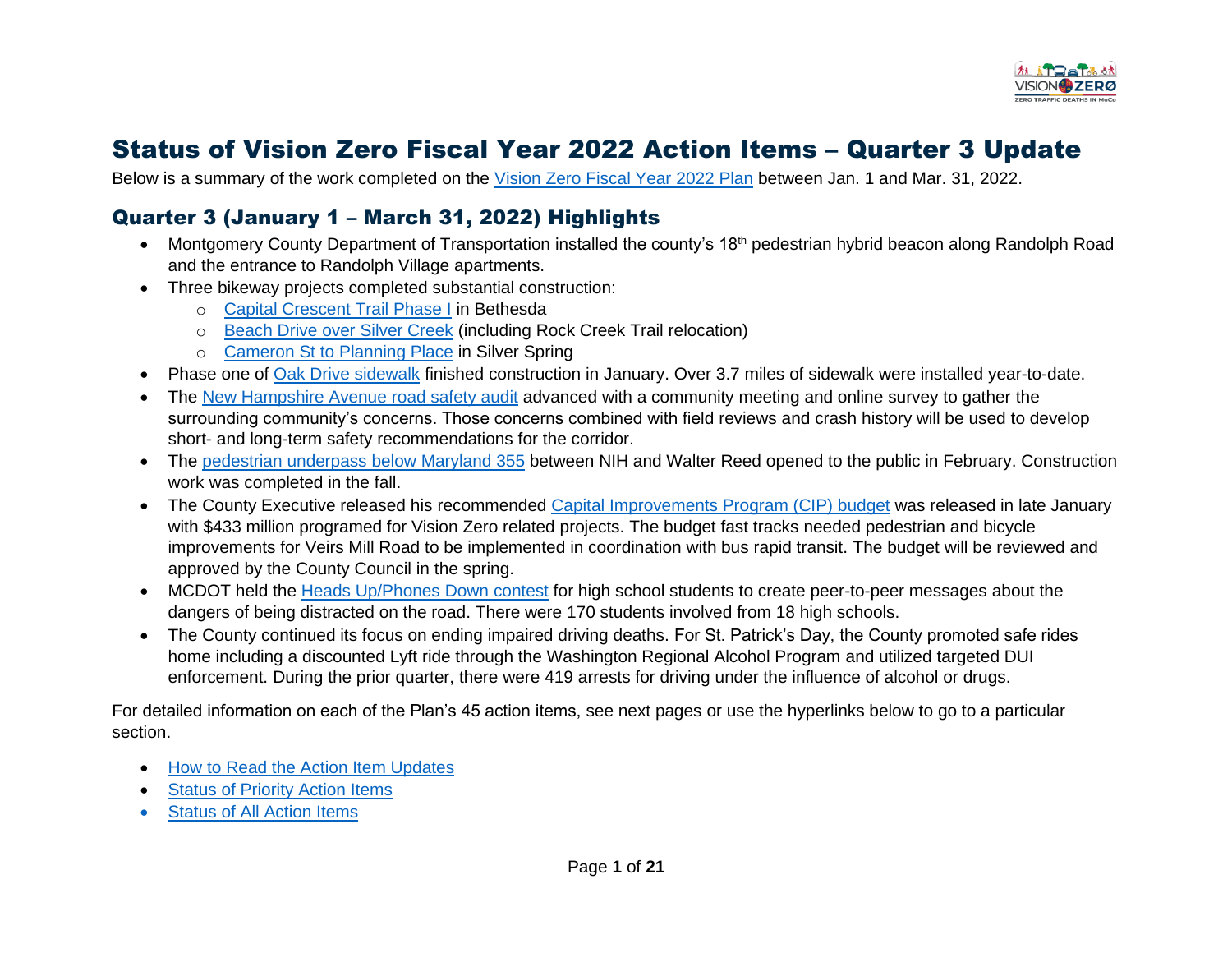

# <span id="page-1-0"></span>Quarter 3 Highlight Reel

Below are photos highlighting work the Vision Zero Team completed during the past quarter.

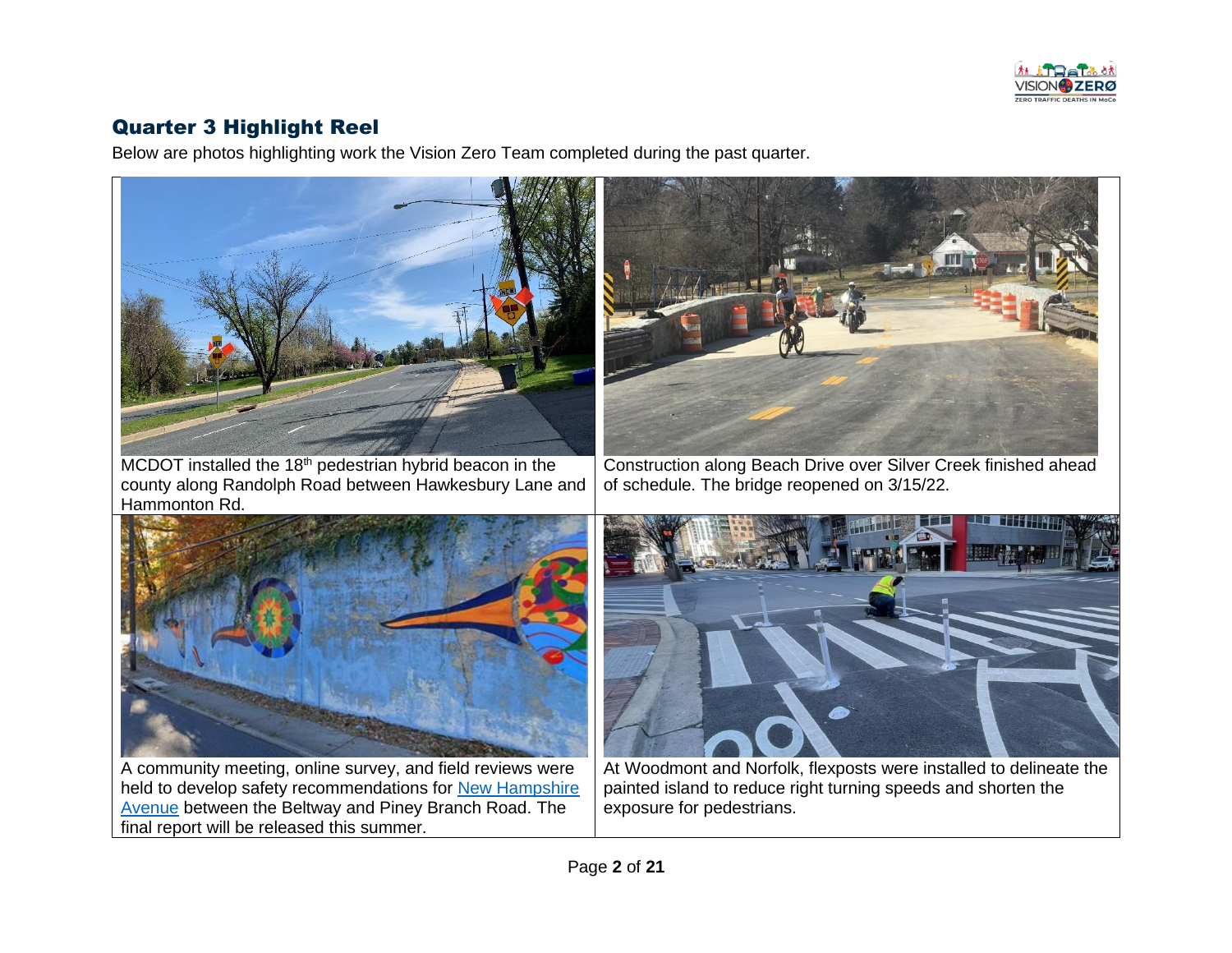

#### How to Read the Action Item Updates

The County Government and its safety partners developed detailed annual work plans to make progress on the action items in the [Vision Zero 2030 Action Plan.](https://www.montgomerycountymd.gov/visionzero/action.html) The following pages provide details on how the County is progressing on its annual work plan. Each action item has a status update and follows the same format:

- **Action Item** The action item number and short description of the action item.
- **Action Item Description**  Long-term action item description. This describes the ongoing work through the Plan's lifetime to fully implement the action item.
- **FY22 Status** Tracking whether work on the annual work plan is on track to be completed by the end of the fiscal year (June 30). Action items can have the following statuses:
	- $\circ$  On-going and On-Schedule: Work on the action item is underway and expected to meet the end of the year deadline for completion.
	- o Behind Schedule, Work Underway: Work on the action item is underway, but current estimates place completion beyond the end of the year deadline for completion.
	- $\circ$  Behind Schedule, Not Started: Work on the action item has not started and if not expedited will not meet the end of the year deadline for completion.
	- $\circ$  Not Started: Work on the action item has not started but scheduled to start later in the year and be completed on-time.
	- $\circ$  No Resources: Work on the action item cannot start or be fully completed due to lack of funding or staff.
	- o Complete: Work is finished on the annual work plan.
- **FY22 Implementation** A written summary of recently completed or upcoming work on the action item.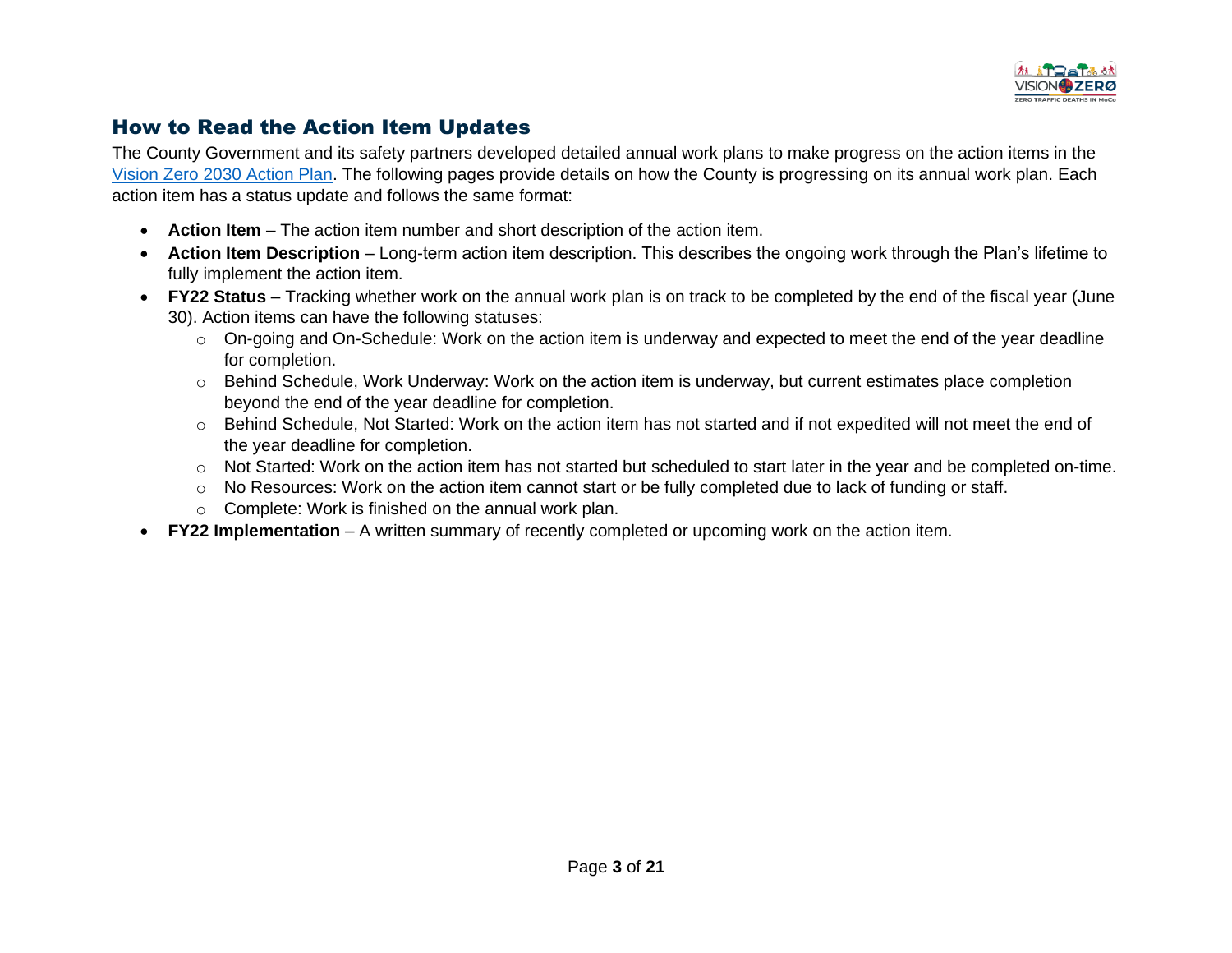

## <span id="page-3-0"></span>Status of Priority Action Items

The Vision Zero 2030 Action Plan identifies ten action items as priority actions. Priority actions have the highest potential impact on reducing serious and fatal injuries, can be applied across the transportation network, and support safe travel for all modes.

See the [Status of All Action Items](#page-8-0) section below to view the status of all action items.

| <b>Action Item</b>                          | <b>Action Item</b>                                                                                                                                                                                            | <b>FY22</b>                      | <b>FY22 Implementation</b>                                                                                                                                                                                                                                                                                                                                                                                                                                                                                                                                                                                                                                               |
|---------------------------------------------|---------------------------------------------------------------------------------------------------------------------------------------------------------------------------------------------------------------|----------------------------------|--------------------------------------------------------------------------------------------------------------------------------------------------------------------------------------------------------------------------------------------------------------------------------------------------------------------------------------------------------------------------------------------------------------------------------------------------------------------------------------------------------------------------------------------------------------------------------------------------------------------------------------------------------------------------|
|                                             | <b>Description</b>                                                                                                                                                                                            | <b>Status</b>                    |                                                                                                                                                                                                                                                                                                                                                                                                                                                                                                                                                                                                                                                                          |
| S-1: High Injury<br><b>Network Projects</b> | Implement safety<br>countermeasures on<br>identified high-risk road<br>segments and intersections.                                                                                                            | On-Going &<br><b>On-Schedule</b> | All roadway safety studies are on-schedule. During quarter<br>three, the safety audit along New Hampshire Avenue<br>between I-495 and Piney Branch Road in conjunction with<br>Prince George's County started in January and held public<br>outreach in March.<br>Design for safety improvements along Randolph Road<br>from Colie Drive to Hunters Lane and Sam Eig Highway<br>from I-370 to Diamondback Drive are advancing.<br>Signal modifications along Shady Grove Road from I-270<br>to Frederick Road is nearly completed (also under S-4).<br>Building out improvements along Crabbs Branch Way<br>between Shady Grove Road and Indianola Drive is<br>underway. |
| S-3: Protected<br><b>Crossings</b>          | Provide additional protected<br>crossing locations by<br>installing new traffic signals<br>and beacons, with priority<br>installations in high crash<br>risk areas with infrequent<br>crossing opportunities. | On-Going and<br>On-Schedule      | Completed or Stated in Quarter Three:<br>Pedestrian hybrid beacons were installed at<br>Randolph Road and Randolph Village.<br>Construction of a new pedestrian hybrid beacon<br>$\bullet$<br>started at Westlake Drive and Lakeview Drive.<br>New signal installed at Veirs Mill Road and Norris<br>Drive.<br>Scheduled for installation by this summer:<br>Pedestrian hybrid beacon at Veirs Mill Road and<br>$\bullet$<br>Andrews St.<br>Traffic signal at Sangamore Road and Walhonding Road.                                                                                                                                                                        |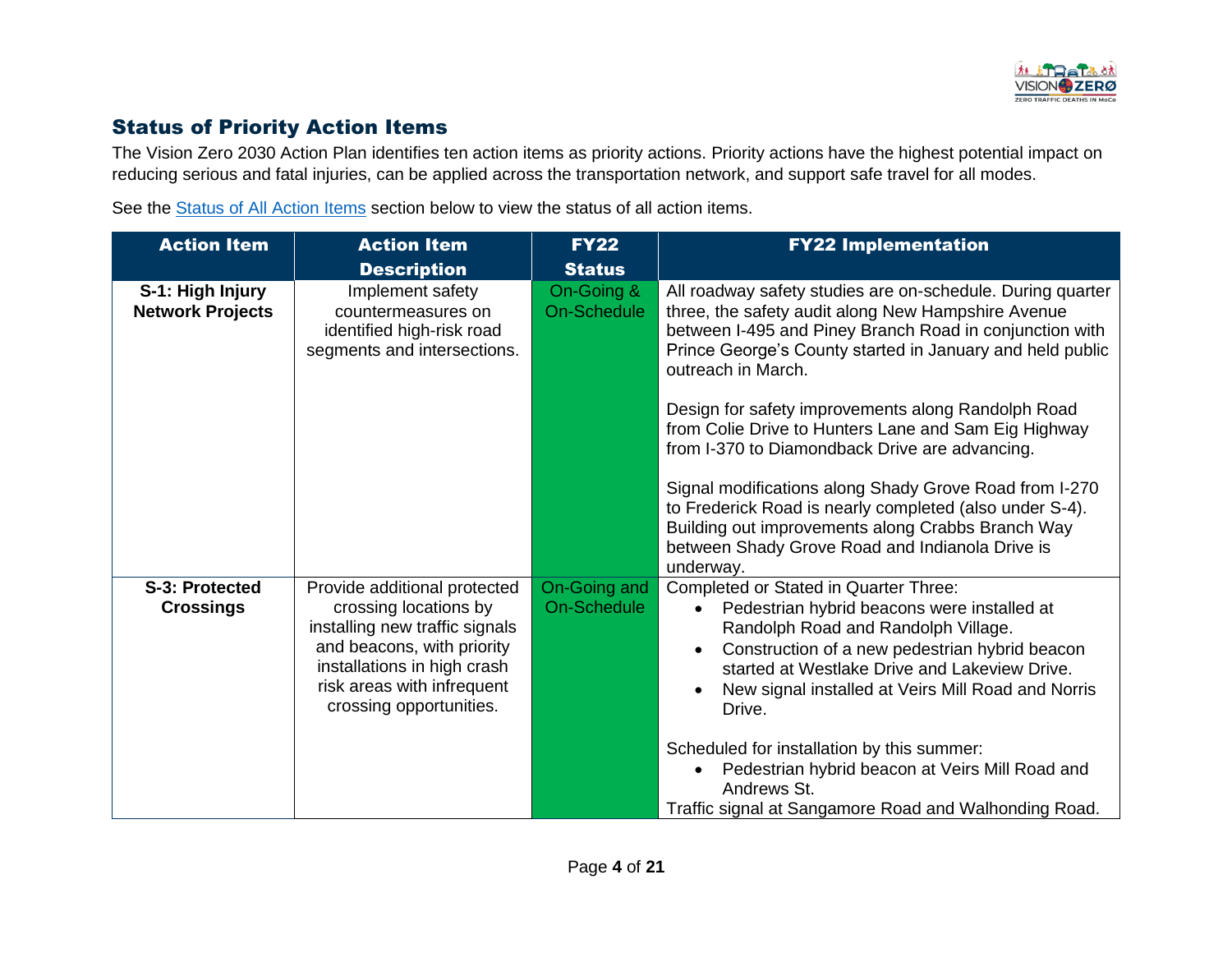

| <b>Action Item</b>                                                | <b>Action Item</b>                                                                                                                                                                                                                                                                                                                                                           | <b>FY22</b>                        | <b>FY22 Implementation</b>                                                                                                                                                                                                                                                                                                                                                                                                                                                                                                                                                                                                                                                                                                                                                                                                                                                                                                                                                                                                                                                                                                                                                                                                                                                                                                                              |
|-------------------------------------------------------------------|------------------------------------------------------------------------------------------------------------------------------------------------------------------------------------------------------------------------------------------------------------------------------------------------------------------------------------------------------------------------------|------------------------------------|---------------------------------------------------------------------------------------------------------------------------------------------------------------------------------------------------------------------------------------------------------------------------------------------------------------------------------------------------------------------------------------------------------------------------------------------------------------------------------------------------------------------------------------------------------------------------------------------------------------------------------------------------------------------------------------------------------------------------------------------------------------------------------------------------------------------------------------------------------------------------------------------------------------------------------------------------------------------------------------------------------------------------------------------------------------------------------------------------------------------------------------------------------------------------------------------------------------------------------------------------------------------------------------------------------------------------------------------------------|
|                                                                   | <b>Description</b>                                                                                                                                                                                                                                                                                                                                                           | <b>Status</b>                      |                                                                                                                                                                                                                                                                                                                                                                                                                                                                                                                                                                                                                                                                                                                                                                                                                                                                                                                                                                                                                                                                                                                                                                                                                                                                                                                                                         |
| S-4: Signal Timing<br>and Phasing                                 | Where appropriate, modify<br>signal phasing and timing to<br>provide protection for all<br>road users.                                                                                                                                                                                                                                                                       | On-Going and<br>On-Schedule        | The signal policy and guideline updates started in late<br>winter.<br>Signal modifications along Shady Grove Road from I-270<br>to Frederick Road are nearly completed (also under S-1).                                                                                                                                                                                                                                                                                                                                                                                                                                                                                                                                                                                                                                                                                                                                                                                                                                                                                                                                                                                                                                                                                                                                                                |
| S-7: Separated,<br><b>Low-Stress Bicycle</b><br><b>Facilities</b> | Build bikeways identified<br>within the Tier 1 network of<br>the Bicycle Master Plan.<br>Prioritization of any bike<br>facility projects must also<br>prioritize upgrading known<br>high crash risk roads. Tier 2<br>and 3 should be considered<br>when opportunities arise<br>such as redevelopment,<br>repaving, or would increase<br>safety on a high crash risk<br>road. | On-Going and<br><b>On-Schedule</b> | Heritage Triangle Trail (Phase 1) and Tuckerman Lane<br>Sidewalk and Bikeway reached 35% design in the 3rd<br>quarter.35% design was reached for Fenton St Cycletrack<br>during quarter two and went through mandatory referral<br>during quarter three.<br>Design continues on: Dale Dr Shared Use Path (reached<br>70% design in Q3), Marinelli Road (Phase II), Bradley<br>Boulevard (MD-191) Improvements, Frederick Road (MD<br>355) Clarksburg Shared Use Path, Seven Locks Road<br>Bikeway (begin facility planning), BiPPA - Wheaton CBD<br>(submitted Natural Resource Inventory and Forest Stand<br>Delineations in Q3).<br>Construction substantially completed for Capital Crescent<br>Surface Trail (Phase I) during quarter three (some minor<br>work finalized in early quarter 4), Beach Drive over Silver<br>Creek, and Cameron Steet to Panning Place Bikeway.<br>Construction starting or continuing on: Woodmont Ave<br>Phase I, Capital Crescent Trail along the Purple Line<br>(major construction to resume on Purple Line this spring),<br>Marinelli Road (Phase I) Emory Lane Shared Use Path,<br><b>White Flint West Workaround.</b><br>Construction delayed from initial schedule on: Metropolitan<br>Branch Trail, BiPPA - Grosvenor Rockville Pike Shared<br>Use Path, Glenmont/Aspen Hill Neighborhood Greenway<br>Pilot. |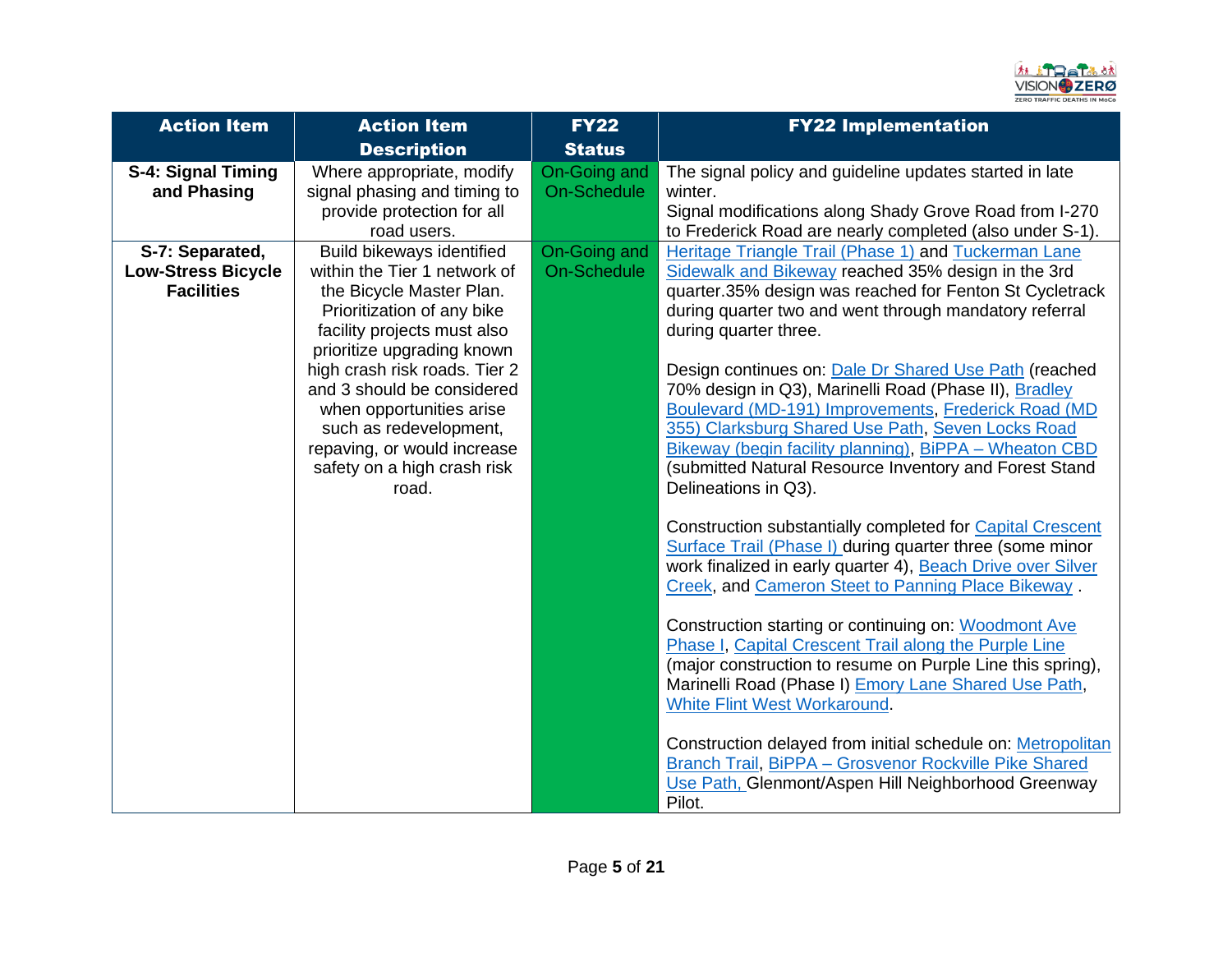

| <b>Action Item</b>                                                                | <b>Action Item</b>                                                                                                                                                                                                                                                                            | <b>FY22</b>                        | <b>FY22 Implementation</b>                                                                                                                                                                                                                                                                                                                                                                                                                                                                                                                                                                                                                                         |
|-----------------------------------------------------------------------------------|-----------------------------------------------------------------------------------------------------------------------------------------------------------------------------------------------------------------------------------------------------------------------------------------------|------------------------------------|--------------------------------------------------------------------------------------------------------------------------------------------------------------------------------------------------------------------------------------------------------------------------------------------------------------------------------------------------------------------------------------------------------------------------------------------------------------------------------------------------------------------------------------------------------------------------------------------------------------------------------------------------------------------|
|                                                                                   | <b>Description</b>                                                                                                                                                                                                                                                                            | <b>Status</b>                      |                                                                                                                                                                                                                                                                                                                                                                                                                                                                                                                                                                                                                                                                    |
| S-11: Improved<br>Lighting                                                        | Improve nighttime<br>illumination utilizing leading<br>practices for illumination and<br>lighting, regular identification<br>and replacement dark or dim<br>streetlight luminaires, and<br>installing lighting in areas<br>with high crash risk and high<br>pedestrian crossing<br>locations. | On-Going and<br><b>On-Schedule</b> | The County was awarded technical assistance from the<br>Metropolitan Washington Council of Governments to<br>develop updated streetlighting standards to complement<br>the new Complete Streets Design Guide.<br>Utilizing various social media channels, the County<br>provides information about submitting outages to the<br>County or utility companies.<br>100% of FY22 Bethesda lighting upgrade is completed,<br>waiting for FY23 budget to continue with the upgrades,<br>projected to complete mid-FY24.<br>Work on infill lighting included installing 33 new overhead<br>LED lights and completing 161 new underground lines<br>energized year-to-date. |
| S-13: Sidewalk<br><b>Construction and</b><br><b>Upgrades</b>                      | Construct and reconstruct<br>sidewalks with proper<br>clearance and street buffer<br>zones as recommended in<br>the Complete Streets Design<br>Guide. Leverage temporary<br>measures, such as walking<br>lanes, on low traffic volume<br>roads.                                               | On-Going and<br><b>On-Schedule</b> | Constructed 12,400 linear feet of sidewalk in Q1 & Q2.<br>Q3 production is 7,000 linear feet. Current total is 19,400<br>linear feet under the County's minor sidewalk program.<br>Accelerated planning for sidewalk and other pedestrian<br>safety projects along the Veirs Mill Road central and<br>eastern sectors. Implementation scheduled concurrently<br>with Veirs Mill BRT. Expanded scope to achieve 35%<br>plans for all three sectors.<br>Construction of the Oak Drive Phase I sidewalk started in<br>November and finished in January.                                                                                                               |
| M-1: Examine<br><b>Speed Limit on</b><br><b>Transportation</b><br><b>Projects</b> | Use ongoing safety and<br>maintenance projects as an<br>opportunity to review<br>potential modifications to<br>roadway design, through<br>geometric or lane width                                                                                                                             | On-Going and<br><b>On-Schedule</b> | The "Twenty is Plenty" pilot with five locations is currently<br>in the monitoring phase and will wrap up in early spring.<br>MCDOT is performing before and after implementation<br>studies to measure the effectiveness of the change of the<br>posted speed limit on travel speeds and safety.                                                                                                                                                                                                                                                                                                                                                                  |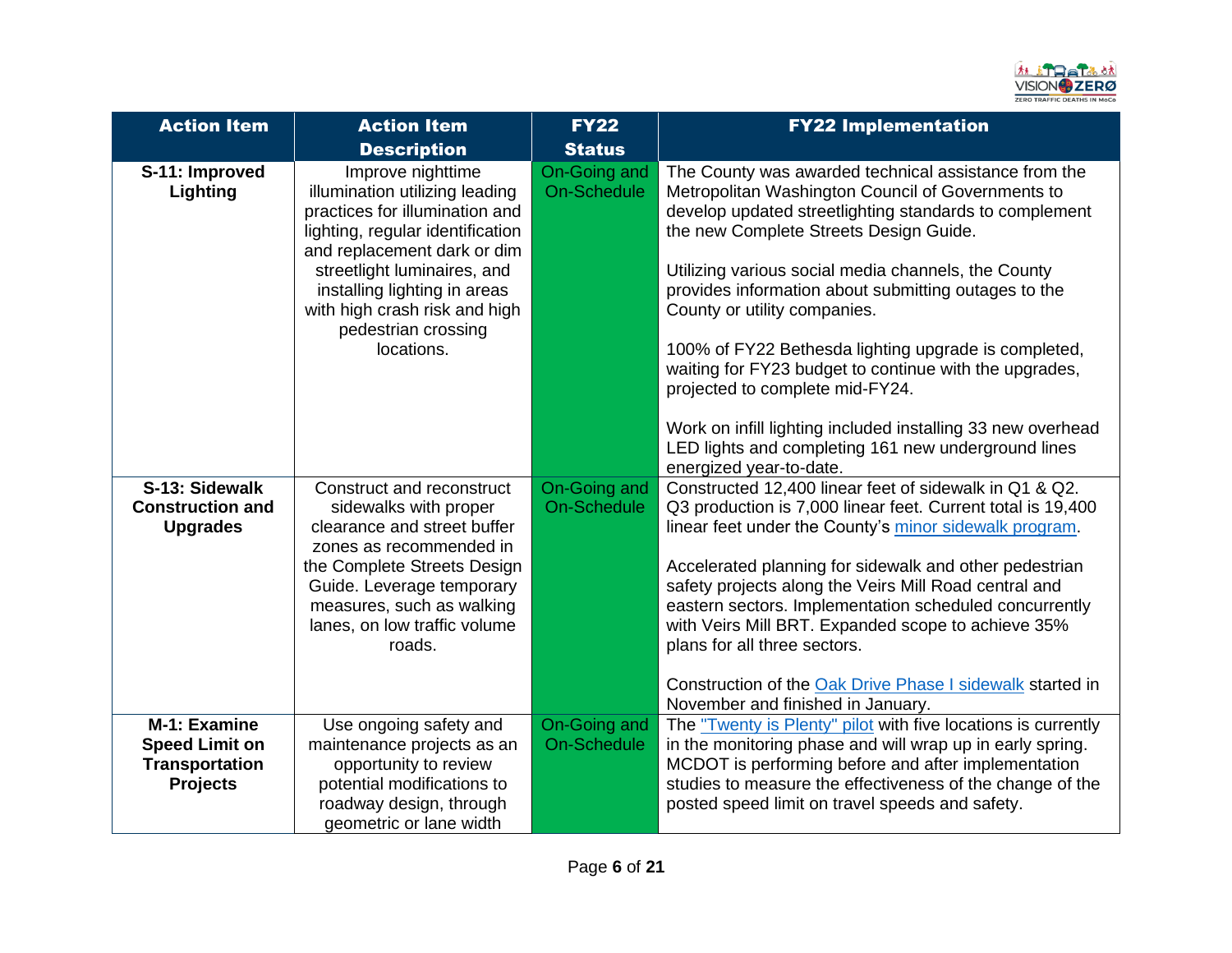

| <b>Action Item</b>                                                                                                                             | <b>Action Item</b>                                                                                                                                                                                                       | <b>FY22</b>                                                  | <b>FY22 Implementation</b>                                                                                                                                                                                                                                                                                                                                                                                                                                                                                                                                                                                                                                                                                             |
|------------------------------------------------------------------------------------------------------------------------------------------------|--------------------------------------------------------------------------------------------------------------------------------------------------------------------------------------------------------------------------|--------------------------------------------------------------|------------------------------------------------------------------------------------------------------------------------------------------------------------------------------------------------------------------------------------------------------------------------------------------------------------------------------------------------------------------------------------------------------------------------------------------------------------------------------------------------------------------------------------------------------------------------------------------------------------------------------------------------------------------------------------------------------------------------|
|                                                                                                                                                | <b>Description</b>                                                                                                                                                                                                       | <b>Status</b>                                                |                                                                                                                                                                                                                                                                                                                                                                                                                                                                                                                                                                                                                                                                                                                        |
|                                                                                                                                                | changes, to bring the design<br>speed in line with the desired<br>target and posted speed<br>limit.                                                                                                                      |                                                              | The Montgomery County Department of Transportation<br>(MCDOT) performed a traffic safety study along Whitter<br>Boulevard and lowered the speed limit to 25 MPH. Due to<br>the adjacent school, houses of worship, parks,<br>playgrounds, number of residential driveways, curves in<br>the road, and current travel speeds it was determined that<br>the 30 MPH speed was no longer the appropriate posted<br>speed limit for the road. Additional speed limit reductions<br>are in development for minor arterials across the county.                                                                                                                                                                                |
| T-1: Pedestrian and<br><b>Bicycle</b><br>Infrastructure<br><b>Improvements</b><br><b>Along New</b><br><b>Transportation</b><br><b>Projects</b> | Build pedestrian and bicycle<br>infrastructure and wayfinding<br>for Purple Line and future<br><b>Bus Rapid Transit (BRT)</b><br>routes to create complete<br>streets on transit corridors.                              | <b>Behind</b><br>Schedule,<br><b>Work</b><br><b>Underway</b> | For bus rapid transit (BRT) projects, design work<br>continues for the Veirs Mill Road and MD 355 projects.<br>Public meetings for Veirs Mill Road BRT occurred in<br>November to include updates on pedestrian and bike<br>station access/safety.<br>For bike facilities being constructed to access transit, the<br>Metropolitan Branch Trail is currently delayed from its<br>initial projected start this winter due to lack of competitive<br>pricing in submitted proposals and will be rebid. The<br>rebuilt Capital Crescent Trail will fully resume once a new<br>construction contract is issued by the Maryland Transit<br>Administration this spring and construction starts in late<br>summer/early fall. |
| <b>T-2: Transit Stop</b><br><b>Safety</b>                                                                                                      | Provide safe crossings to<br>and from transit stops<br>through auditing transit stops<br>and implementing audit<br>recommendations. Develop<br>consistent bus stop<br>infrastructure (poles,<br>benches, shelters, etc.) | On-Going and<br><b>On-Schedule</b>                           | The Ride On Reimagined study's scope of work will<br>include examining safe access to and from bus stops.<br>MCDOT has completed a bus stop audit along MD355 in<br>coordination with City of Rockville and State Highway<br>Administration south of Rockville Town Square. In<br>addition, MCDOT performed a bus stop audit in North<br>Bethesda in anticipation of a new men's shelter on Nebel<br>Street.                                                                                                                                                                                                                                                                                                           |
| P-4: Ending<br><b>Impaired Driving</b><br><b>Deaths</b>                                                                                        | Implement a multifaceted<br>program towards ending<br>impaired driving deaths with                                                                                                                                       | <b>Behind</b><br>Schedule,                                   | Work on an updated impaired driving strategy is<br>scheduled to begin in spring 2022. Scope of work should<br>allow to complete updated strategy by end of fiscal year.                                                                                                                                                                                                                                                                                                                                                                                                                                                                                                                                                |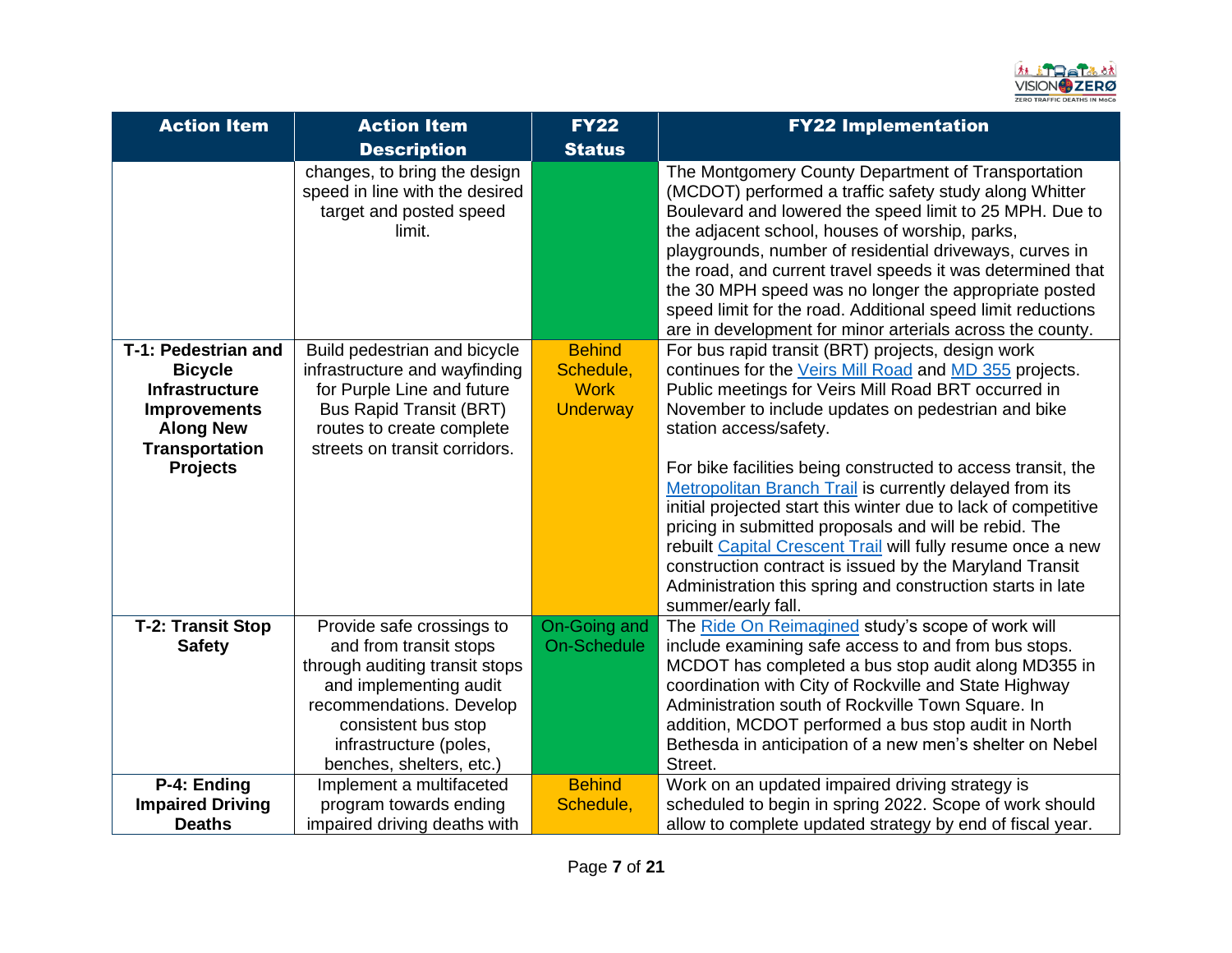

| <b>Action Item</b> | <b>Action Item</b>                    | <b>FY22</b>                    | <b>FY22 Implementation</b>                                                                                                                                                                                                        |
|--------------------|---------------------------------------|--------------------------------|-----------------------------------------------------------------------------------------------------------------------------------------------------------------------------------------------------------------------------------|
|                    | <b>Description</b>                    | <b>Status</b>                  |                                                                                                                                                                                                                                   |
|                    | focus on prevention and<br>treatment. | <b>Work</b><br><b>Underway</b> | There have been high visibility enforcement details<br>recently working with Maryland State Police on I-270, I-<br>495 and other state highways with known impaired driver<br>risks. This work has been supported through grants. |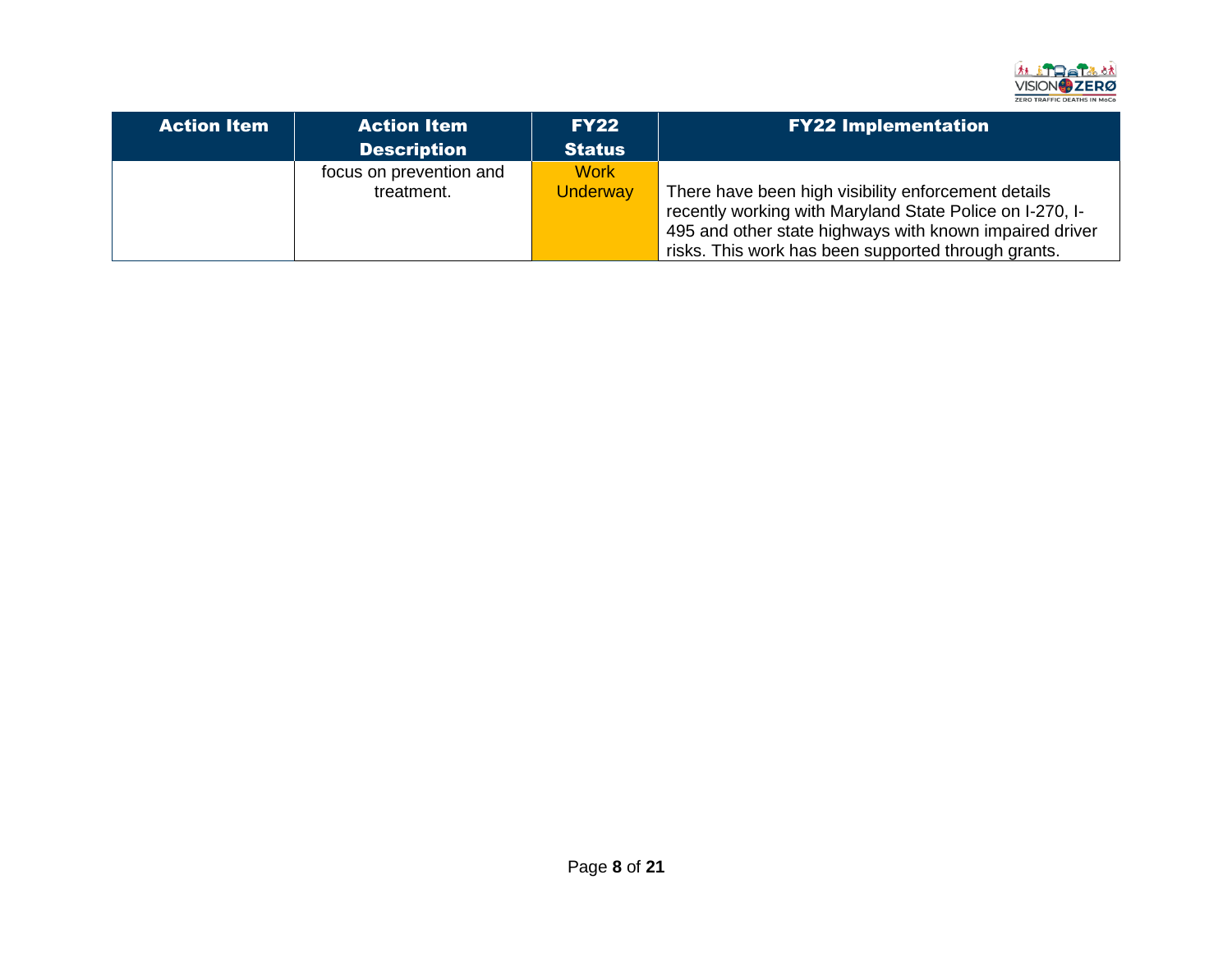

# <span id="page-8-0"></span>Status of All Action Items

The table below provides details on how the County Government and its partners are progressing the action items listed in the Vision Zero 2030 Plan. During FY22, work is underway for 44 out of 45 actions with one action item scheduled to begin work in FY23.

| <b>Action Item</b>                          | <b>Action Item Description</b>                                                                                                                                                                          | <b>FY22</b><br><b>Status</b>     | <b>FY22 Implementation</b>                                                                                                                                                                                                                                                                                                                     |
|---------------------------------------------|---------------------------------------------------------------------------------------------------------------------------------------------------------------------------------------------------------|----------------------------------|------------------------------------------------------------------------------------------------------------------------------------------------------------------------------------------------------------------------------------------------------------------------------------------------------------------------------------------------|
| S-1: High Injury<br><b>Network Projects</b> | Implement safety<br>countermeasures on identified<br>high-risk road segments and<br>intersections.                                                                                                      | On-Going &<br><b>On-Schedule</b> | All roadway safety studies are on-schedule. During<br>quarter three, the safety audit along New Hampshire<br>Avenue between I-495 and Piney Branch Road in<br>conjunction with Prince George's County started in<br>January and held public outreach in March.                                                                                 |
|                                             |                                                                                                                                                                                                         |                                  | Design for safety improvements along Randolph Road<br>from Colie Drive to Hunters Lane and Sam Eig Highway<br>from I-370 to Diamondback Drive are advancing.                                                                                                                                                                                   |
|                                             |                                                                                                                                                                                                         |                                  | Signal modifications along Shady Grove Road from I-<br>270 to Frederick Road is nearly completed (also under<br>$S-4$ ).<br>Building out improvements along Crabbs Branch Way<br>between Shady Grove Road and Indianola Drive is<br>underway.                                                                                                  |
| S-2: Intersection<br>Redesign               | Shorten crossing distances for<br>pedestrians and cyclists and<br>slow down the turning speed of<br>vehicles through intersection<br>modifications. Utilize quick build<br>materials where appropriate. | On-Going &<br><b>On-Schedule</b> | "Quick build" projects to improve intersection safety<br>using flexposts to extend the turning radius are<br>underway throughout the county. The next intersections<br>to receive a quick build are:<br>Leighton Ave at Franklin Ave (NE & SW<br>$\bullet$<br>quadrants)<br>Woodmoor Circle at Woodmoor Dr (NE & SE<br>$\bullet$<br>quadrants) |
|                                             |                                                                                                                                                                                                         |                                  | Design and construction of intersection improvements<br>related to new protected bicycle facilities are underway.<br>See S-7 below for additional bike project details.                                                                                                                                                                        |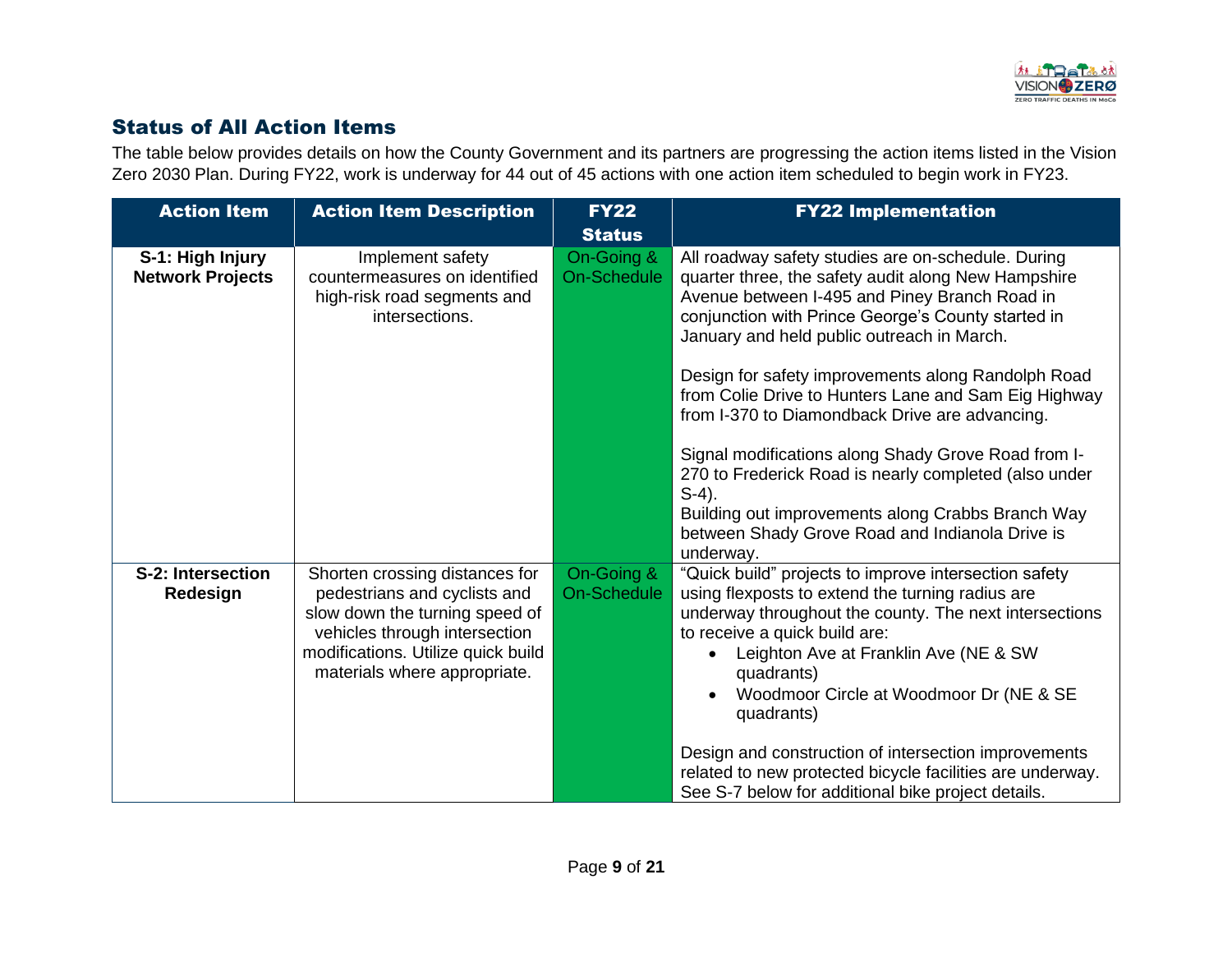

| <b>Action Item</b>                                  | <b>Action Item Description</b>                                                                                                                                                                                                                      | <b>FY22</b><br><b>Status</b>                  | <b>FY22 Implementation</b>                                                                                                                                                                                                                                                                                                                                                                                   |
|-----------------------------------------------------|-----------------------------------------------------------------------------------------------------------------------------------------------------------------------------------------------------------------------------------------------------|-----------------------------------------------|--------------------------------------------------------------------------------------------------------------------------------------------------------------------------------------------------------------------------------------------------------------------------------------------------------------------------------------------------------------------------------------------------------------|
|                                                     |                                                                                                                                                                                                                                                     |                                               | The new underground crossing for Medical Center was<br>completed this summer as part of the Base Realignment<br>and Closure Project and open to the public this quarter.<br>Construction on the Old Georgetown Road and Tilden<br>Lane intersection is scheduled for a spring 2022 start.                                                                                                                    |
| S-3: Protected<br><b>Crossings</b>                  | Provide additional protected<br>crossing locations by installing<br>new traffic signals and<br>beacons, with priority<br>installations in high crash risk<br>areas with infrequent crossing<br>opportunities.                                       | On-Going<br>and On-<br><b>Schedule</b>        | Completed or Stated in Quarter Three:<br>Pedestrian hybrid beacons were installed at<br>Randolph Road and Randolph Village.<br>Construction of a new pedestrian hybrid beacon<br>started at Westlake Drive and Lakeview Drive.<br>New signal installed at Veirs Mill Road and Norris<br>Drive.<br>Scheduled for installation by this summer:<br>Pedestrian hybrid beacon at Veirs Mill Road and<br>$\bullet$ |
|                                                     |                                                                                                                                                                                                                                                     |                                               | Andrews St.<br>Traffic signal at Sangamore Road and<br>Walhonding Road.                                                                                                                                                                                                                                                                                                                                      |
| S-4: Signal Timing<br>and Phasing                   | Where appropriate, modify<br>signal phasing and timing to<br>provide protection for all road<br>users.                                                                                                                                              | On-Going<br>and On-<br><b>Schedule</b>        | The signal policy and guideline updates started in late<br>winter.<br>Signal modifications along Shady Grove Road from I-<br>270 to Frederick Road are nearly completed (also under<br>$S-1$ ).                                                                                                                                                                                                              |
| S-5: Corridor<br><b>Access</b><br><b>Management</b> | Assess and remediate safety<br>concerns created by<br>uncontrolled turning<br>movements to and from arterial<br>and collector roads to<br>neighborhoods and driveways<br>with direct access with a<br>specific focus on left turn safety<br>issues. | <b>On-Going</b><br>and On-<br><b>Schedule</b> | The evaluation of signalized and unsignalized left turns<br>across more than two lanes for potential safety issues<br>along High Injury Network corridors started this winter<br>and is on-going.                                                                                                                                                                                                            |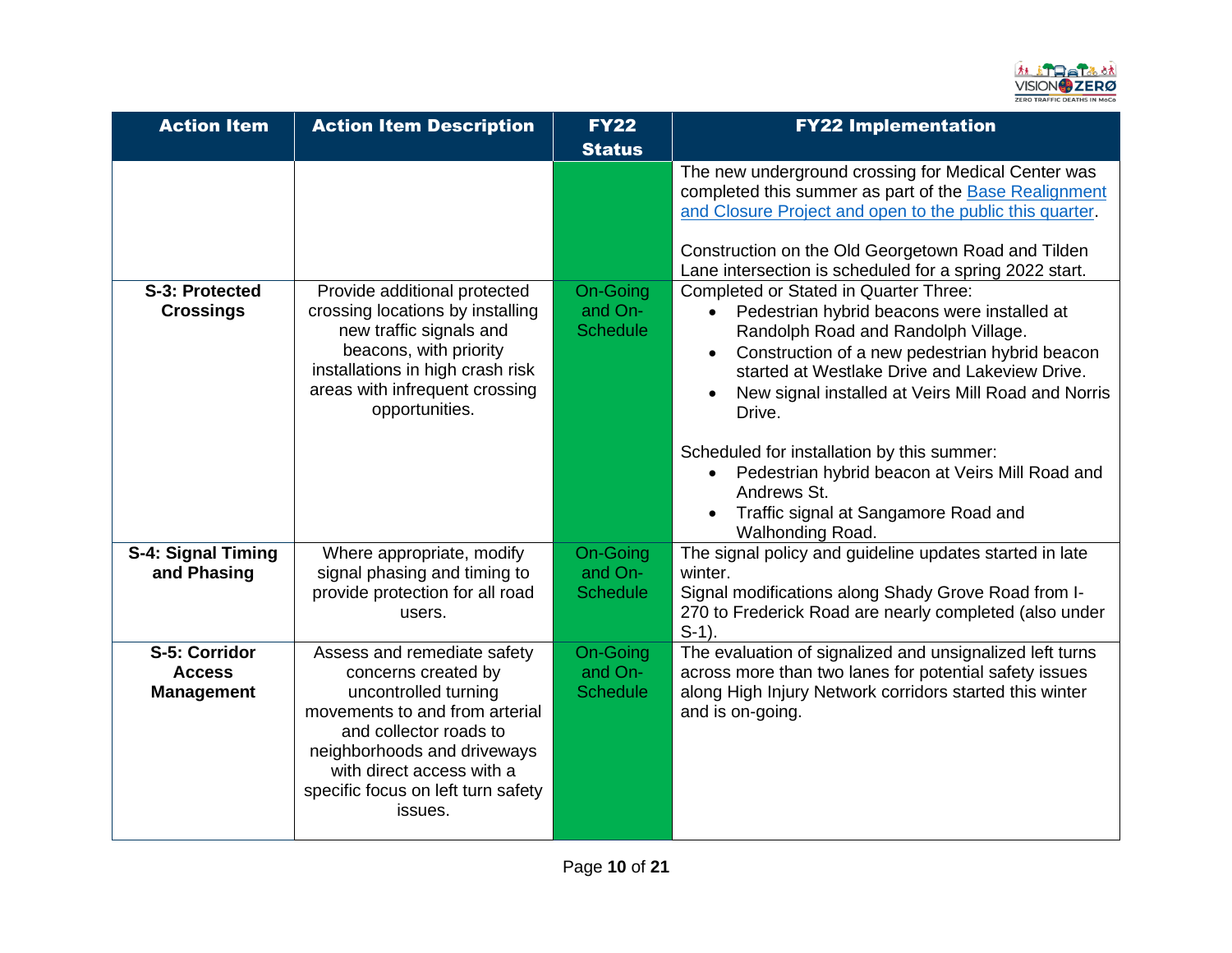

| <b>Action Item</b>                                                | <b>Action Item Description</b>                                                                                                                                                                                                                                                                                                                                            | <b>FY22</b><br><b>Status</b>                  | <b>FY22 Implementation</b>                                                                                                                                                                                                                                                                                                                                                                                                                                                                                                                                                                                                                                                                                                                                                                                                                                                                                                                                                                           |
|-------------------------------------------------------------------|---------------------------------------------------------------------------------------------------------------------------------------------------------------------------------------------------------------------------------------------------------------------------------------------------------------------------------------------------------------------------|-----------------------------------------------|------------------------------------------------------------------------------------------------------------------------------------------------------------------------------------------------------------------------------------------------------------------------------------------------------------------------------------------------------------------------------------------------------------------------------------------------------------------------------------------------------------------------------------------------------------------------------------------------------------------------------------------------------------------------------------------------------------------------------------------------------------------------------------------------------------------------------------------------------------------------------------------------------------------------------------------------------------------------------------------------------|
| S-6: Roadway<br><b>Departure</b>                                  | Improve roadways where run<br>off the road crashes are<br>prevalent, at curves and along<br>country roads, utilizing repaving<br>and safety programs. Prevent<br>run-off-the-road events using<br>higher friction road surface<br>materials and guardrails,<br>reduce serious collisions by<br>removing fixed objects and<br>using breakaway poles.                       | <b>On-Going</b><br>and On-<br><b>Schedule</b> | The first phase of the roadway departure study is<br>complete with a data analysis to identify the roadways<br>with the highest run-off-the-road and lane departure<br>crashes. During the coming months, staff will do field<br>audits of the high-risk County maintained roadways.                                                                                                                                                                                                                                                                                                                                                                                                                                                                                                                                                                                                                                                                                                                 |
| S-7: Separated,<br><b>Low-Stress Bicycle</b><br><b>Facilities</b> | Build bikeways identified within<br>the Tier 1 network of the<br>Bicycle Master Plan.<br>Prioritization of any bike facility<br>projects must also prioritize<br>upgrading known high crash<br>risk roads. Tier 2 and 3 should<br>be considered when<br>opportunities arise such as<br>redevelopment, repaving, or<br>would increase safety on a high<br>crash risk road. | On-Going<br>and On-<br><b>Schedule</b>        | Heritage Triangle Trail (Phase 1) and Tuckerman Lane<br>Sidewalk and Bikeway reached 35% design in the 3rd<br>quarter.35% design was reached for Fenton St<br>Cycletrack during quarter two and went through<br>mandatory referral during quarter three.<br>Design continues on: Dale Dr Shared Use Path (reached<br>70% design in Q3), Marinelli Road (Phase II), Bradley<br>Boulevard (MD-191) Improvements, Frederick Road (MD<br>355) Clarksburg Shared Use Path, Seven Locks Road<br>Bikeway (begin facility planning), BiPPA - Wheaton<br>CBD (submitted Natural Resource Inventory and Forest<br>Stand Delineations in Q3).<br>Construction substantially completed for Capital<br>Crescent Surface Trail (Phase I) during quarter three<br>(some minor work finalized in early quarter 4), Beach<br>Drive over Silver Creek, and Cameron Steet to Panning<br>Place Bikeway.<br>Construction starting or continuing on: Woodmont Ave<br>Phase I, Capital Crescent Trail along the Purple Line |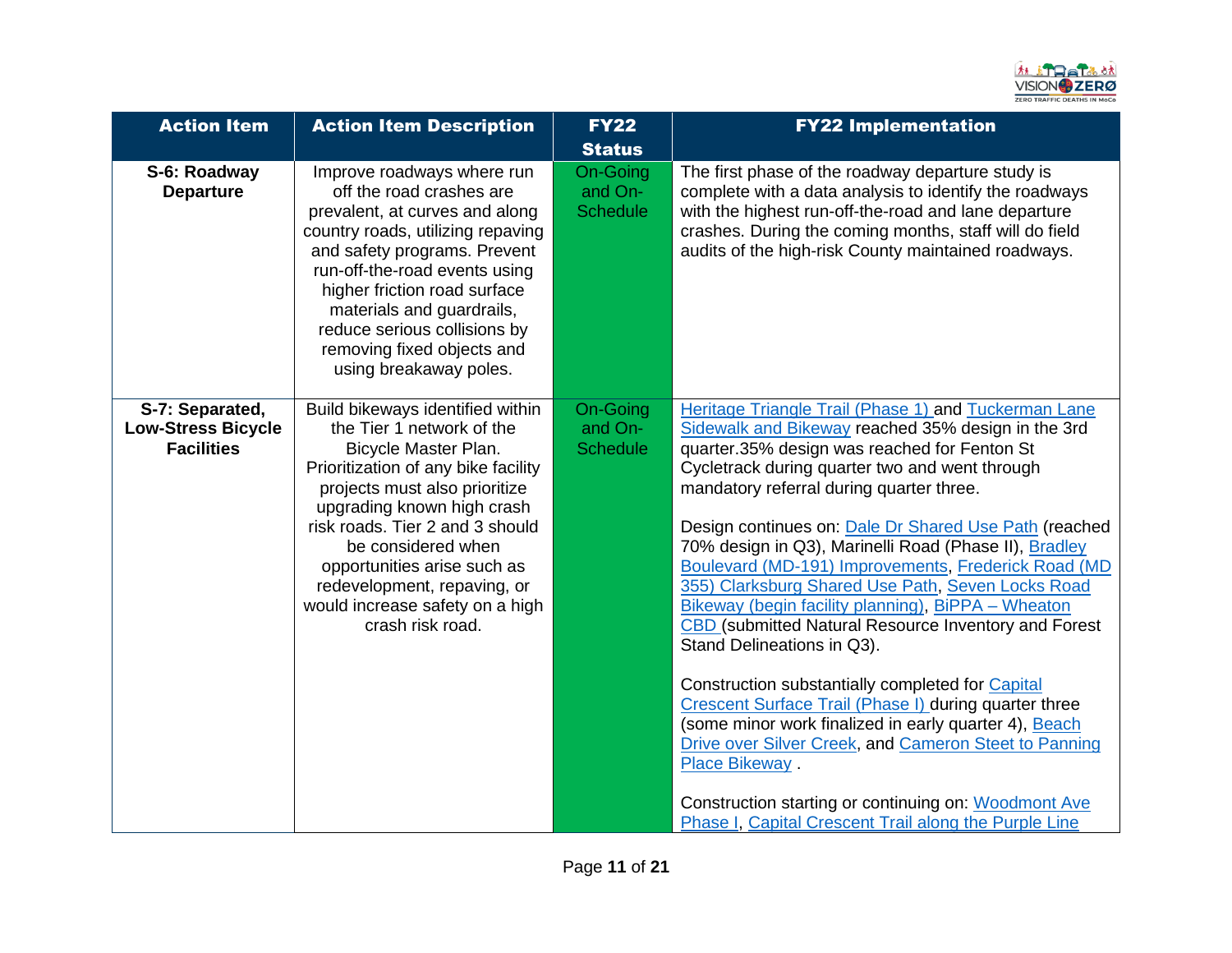

| <b>Action Item</b>                                                                     | <b>Action Item Description</b>                                                                                                                                                                                                                                                                   | <b>FY22</b><br><b>Status</b>           | <b>FY22 Implementation</b>                                                                                                                                                                                                                                                                                                                                                      |
|----------------------------------------------------------------------------------------|--------------------------------------------------------------------------------------------------------------------------------------------------------------------------------------------------------------------------------------------------------------------------------------------------|----------------------------------------|---------------------------------------------------------------------------------------------------------------------------------------------------------------------------------------------------------------------------------------------------------------------------------------------------------------------------------------------------------------------------------|
|                                                                                        |                                                                                                                                                                                                                                                                                                  |                                        | (major construction to resume on Purple Line this<br>spring), Marinelli Road (Phase I) Emory Lane Shared<br>Use Path, White Flint West Workaround.<br>Construction delayed from initial schedule on:<br>Metropolitan Branch Trail, BiPPA - Grosvenor Rockville<br>Pike Shared Use Path, Glenmont/Aspen Hill<br>Neighborhood Greenway Pilot.                                     |
| S-8: Safe Trail<br><b>Crossings</b>                                                    | Systematically upgrade the 156<br>trail crossings for safety<br>improvements and develop<br>safe trail connections to<br>neighborhoods. Create<br>standalone CIP projects for<br>larger improvements such as<br>major signal improvements or<br>bridges.                                         | On-Going<br>and On-<br><b>Schedule</b> | Current projects include traffic calming and safety<br>improvements along Beach Drive, Little Falls Parkway,<br>and Sligo Creek Parkway, as well as safety<br>improvements to hard surface and natural surface<br>crossings.                                                                                                                                                    |
| S-9: Safe Routes to<br><b>School Engineering</b><br><b>Projects</b>                    | Evaluate the infrastructure<br>safety needs and construct<br>improvements near MCPS<br>schools to improve access and<br>encourage students to walk to<br>school (sidewalks, protected<br>crossings, crossing guards,<br>appropriate speed limits, etc.)                                          | On-Going<br>and On-<br><b>Schedule</b> | New Safe Routes to Schools studies are underway<br>focused on Equity Emphasis Areas around the county.<br>Additionally, a sidewalk gap study is being performed to<br>identify and prioritize sidewalk needs around MCPS<br>schools.                                                                                                                                            |
| S-10: Provide<br><b>Safety Upgrades</b><br><b>During Routine</b><br><b>Maintenance</b> | Utilize repaving, tree pruning,<br>and other maintenance<br>schedules to provide lane<br>widths, pedestrian and bicycle<br>infrastructure, and other safety<br>countermeasures as described<br>in the CSDG that will bring the<br>design speed closer to the<br>speed limit and clear sightlines | On-Going<br>and On-<br><b>Schedule</b> | The County is reviewing other communities' checklist for<br>repaving and safety projects to incorporate into a<br>revamped County process.<br>Design was completed for Kensington Parkway<br>Shoulder Improvements. This project is following a utility<br>project along the roadway and being repaved. Additional<br>public outreach is being performed prior to construction. |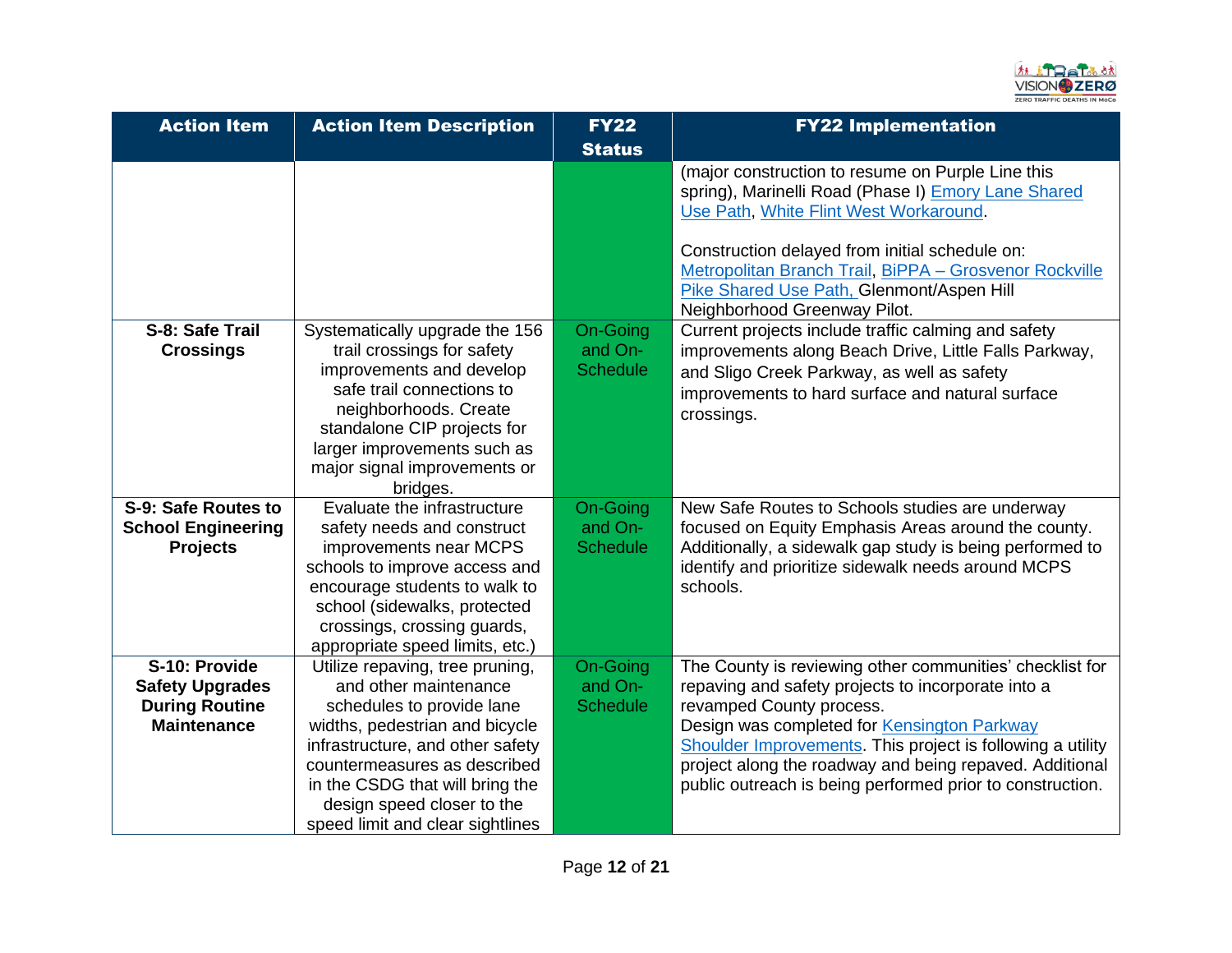

| <b>Action Item</b>         | <b>Action Item Description</b>                                                                                                                                                                                                                                      | <b>FY22</b><br><b>Status</b>           | <b>FY22 Implementation</b>                                                                                                                                                                                                                                                                                                                                   |
|----------------------------|---------------------------------------------------------------------------------------------------------------------------------------------------------------------------------------------------------------------------------------------------------------------|----------------------------------------|--------------------------------------------------------------------------------------------------------------------------------------------------------------------------------------------------------------------------------------------------------------------------------------------------------------------------------------------------------------|
|                            | and walking paths from                                                                                                                                                                                                                                              |                                        |                                                                                                                                                                                                                                                                                                                                                              |
|                            | overgrowth.                                                                                                                                                                                                                                                         |                                        |                                                                                                                                                                                                                                                                                                                                                              |
| S-11: Improved<br>Lighting | Improve nighttime illumination<br>utilizing leading practices for<br>illumination and lighting, regular<br>identification and replacement<br>dark or dim streetlight<br>luminaires, and installing<br>lighting in areas with high crash<br>risk and high pedestrian | On-Going<br>and On-<br><b>Schedule</b> | The County was awarded technical assistance from the<br>Metropolitan Washington Council of Governments to<br>develop updated streetlighting standards to complement<br>the new Complete Streets Design Guide.<br>Utilizing various social media channels, the County<br>provides information about submitting outages to the<br>County or utility companies. |
|                            | crossing locations.                                                                                                                                                                                                                                                 |                                        | 100% of FY22 Bethesda lighting upgrade is completed,<br>waiting for FY23 budget to continue with the upgrades,<br>projected to complete mid-FY24.<br>Work on infill lighting included installing 33 new<br>overhead LED lights and completing 161 new<br>underground lines energized year-to-date.                                                           |
| S-12: Sidewalk             | Ensure sidewalks are in good                                                                                                                                                                                                                                        | On-Going                               | Ongoing construction efforts to ensure sidewalks are                                                                                                                                                                                                                                                                                                         |
| <b>Repair and</b>          | repair, free from obstructions,                                                                                                                                                                                                                                     | and On-                                | compliant are underway across the County.                                                                                                                                                                                                                                                                                                                    |
| <b>Clearance</b>           | and meet or exceed the<br>Americans with Disabilities Act<br>(ADA) requirements. Continue<br>to update sidewalk survey to<br>proactively address trip and<br>other hazards from uneven or<br>blocked sidewalks.                                                     | <b>Schedule</b>                        | Neighborhood-wide projects during the spring/summer<br>2022 construction season include New Hampshire<br>Estates / Quebec Terrace (90% complete), Rock Creek<br>Forest Phase III (40% complete), and Barnsley Manor<br>(scheduled to start).                                                                                                                 |
| S-13: Sidewalk             | Construct and reconstruct                                                                                                                                                                                                                                           | <b>On-Going</b>                        | Constructed 12,400 linear feet of sidewalk in Q1 & Q2.                                                                                                                                                                                                                                                                                                       |
| <b>Construction and</b>    | sidewalks with proper<br>clearance and street buffer                                                                                                                                                                                                                | and On-                                | Q3 production is 7,000 linear feet. Current total is 19,400                                                                                                                                                                                                                                                                                                  |
| <b>Upgrades</b>            | zones as recommended in the                                                                                                                                                                                                                                         | <b>Schedule</b>                        | linear feet under the County's minor sidewalk program.                                                                                                                                                                                                                                                                                                       |
|                            | <b>Complete Streets Design</b><br>Guide. Leverage temporary                                                                                                                                                                                                         |                                        | Accelerated planning for sidewalk and other pedestrian<br>safety projects along the Veirs Mill Road central and                                                                                                                                                                                                                                              |
|                            | measures, such as walking                                                                                                                                                                                                                                           |                                        | eastern sectors. Implementation scheduled concurrently                                                                                                                                                                                                                                                                                                       |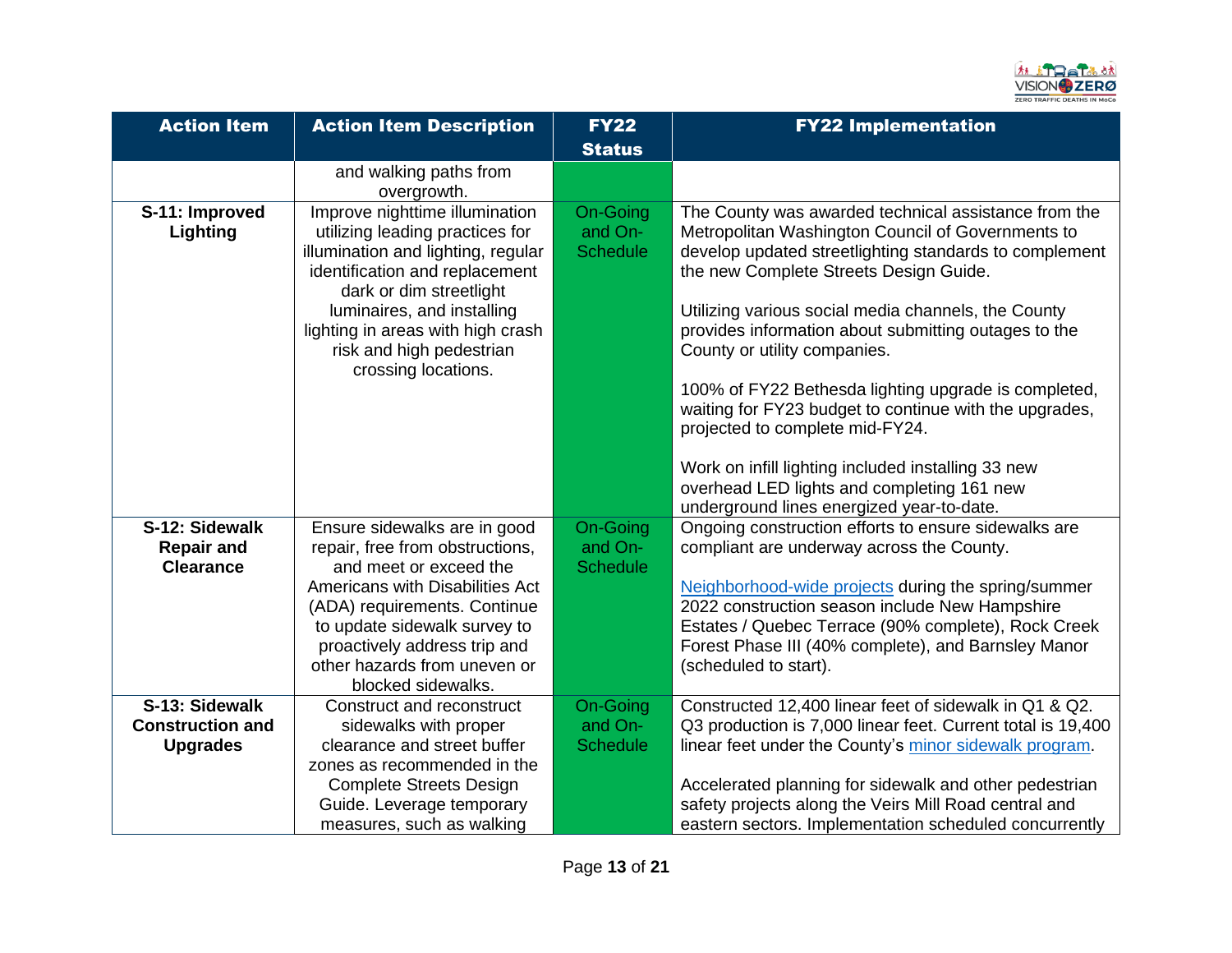

| <b>Action Item</b>        | <b>Action Item Description</b>                              | <b>FY22</b><br><b>Status</b> | <b>FY22 Implementation</b>                                                                                                                   |
|---------------------------|-------------------------------------------------------------|------------------------------|----------------------------------------------------------------------------------------------------------------------------------------------|
|                           | lanes, on low traffic volume<br>roads.                      |                              | with Veirs Mill BRT. Expanded scope to achieve 35%<br>plans for all three sectors.<br>Construction of the Oak Drive Phase I sidewalk started |
|                           |                                                             |                              | in November and finished in January.                                                                                                         |
| S-14: High Visibility     | Continue using regular                                      | <b>On-Going</b>              | MCDOT has started installing these improvements and                                                                                          |
| <b>Equipment and</b>      | maintenance to upgrade traffic                              | and On-                      | scheduled to complete before the end of the fiscal year.                                                                                     |
| <b>Markings</b>           | signals to have retroreflective                             | <b>Schedule</b>              |                                                                                                                                              |
|                           | borders and refresh/install new                             |                              |                                                                                                                                              |
|                           | crosswalks with continental                                 |                              |                                                                                                                                              |
|                           | striping.                                                   |                              |                                                                                                                                              |
| S-15: Shared              | Develop a permanent version                                 | On-Going                     | County Streeteries will remain in place through Labor                                                                                        |
| <b>Streets</b>            | of the Shared Streets program                               | and On-                      | Day 2022.                                                                                                                                    |
|                           | created in 2020 to rethink how                              | <b>Schedule</b>              |                                                                                                                                              |
|                           | public right-of-way is used that                            |                              |                                                                                                                                              |
|                           | can prioritize non-motorist                                 |                              |                                                                                                                                              |
|                           | travel and provide benefits to<br>businesses and residents. |                              |                                                                                                                                              |
| S-16: Data Informed       | Utilize and combine data                                    | On-Going                     | The predictive safety analysis is underway. Project                                                                                          |
| <b>Decisions</b>          | sources regarding crashes,                                  | and On-                      | findings will be presented to the Planning Board in June                                                                                     |
|                           | infrastructure, land use, traffic                           | <b>Schedule</b>              | 2022.                                                                                                                                        |
|                           | volume, etc. to identify high                               |                              |                                                                                                                                              |
|                           | crash risk areas and potential                              |                              | The Vision Zero website will be updated with a new                                                                                           |
|                           | countermeasures. Infuse data                                |                              | crash dashboard in spring 2022. A data model is being                                                                                        |
|                           | in the budget and decision-                                 |                              | created and validated that will feed into the dashboard.                                                                                     |
|                           | making process to improve                                   |                              |                                                                                                                                              |
|                           | safety and equitable outcomes.                              |                              |                                                                                                                                              |
| S-17: Equitable           | Regularly review program                                    | On-Going                     | Project for reviewing requests for traffic studies and                                                                                       |
| <b>Project Intake and</b> | intake processes to ensure                                  | and On-                      | sidewalks are underway and on-track to be completed                                                                                          |
| <b>Selection</b>          | resources are being used                                    | <b>Schedule</b>              | by the summer.                                                                                                                               |
|                           | equitably, meeting community                                |                              |                                                                                                                                              |
|                           | needs, and working towards                                  |                              |                                                                                                                                              |
|                           | Vision Zero.                                                |                              |                                                                                                                                              |
|                           |                                                             |                              |                                                                                                                                              |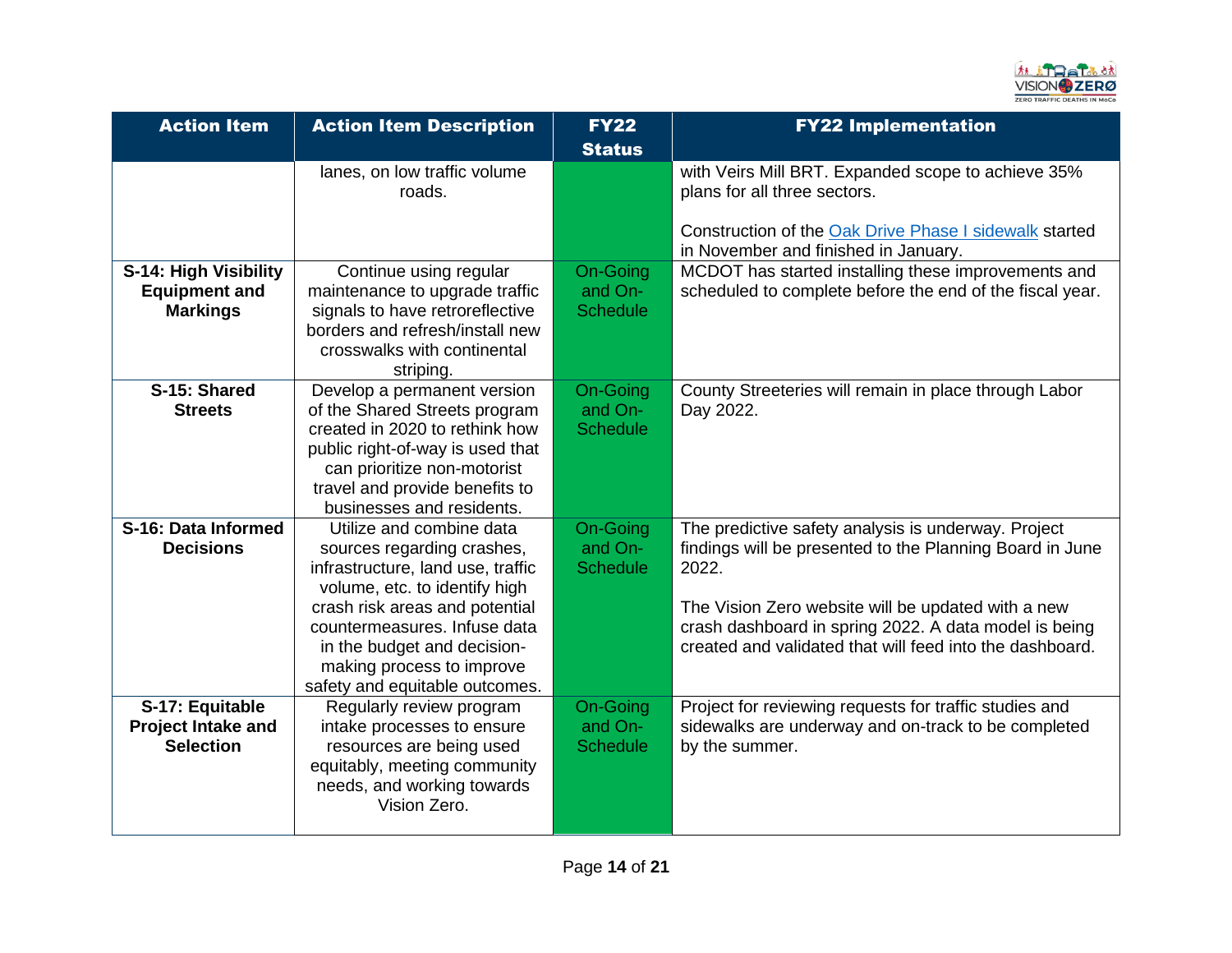

| <b>Action Item</b>                                                                                                                                    | <b>Action Item Description</b>                                                                                                                                                                                                                                        | <b>FY22</b><br><b>Status</b>                                 | <b>FY22 Implementation</b>                                                                                                                                                                                                                                                                                                                                                                                                                                                                                                                                                                                                                                                                                                                                                                                                                         |
|-------------------------------------------------------------------------------------------------------------------------------------------------------|-----------------------------------------------------------------------------------------------------------------------------------------------------------------------------------------------------------------------------------------------------------------------|--------------------------------------------------------------|----------------------------------------------------------------------------------------------------------------------------------------------------------------------------------------------------------------------------------------------------------------------------------------------------------------------------------------------------------------------------------------------------------------------------------------------------------------------------------------------------------------------------------------------------------------------------------------------------------------------------------------------------------------------------------------------------------------------------------------------------------------------------------------------------------------------------------------------------|
| M-1: Examine<br><b>Speed Limit on</b><br><b>Transportation</b><br><b>Projects</b>                                                                     | Use ongoing safety and<br>maintenance projects as an<br>opportunity to review potential<br>modifications to roadway<br>design, through geometric or<br>lane width changes, to bring the<br>design speed in line with the<br>desired target and posted<br>speed limit. | On-Going<br>and On-<br><b>Schedule</b>                       | The "Twenty is Plenty" pilot with five locations is<br>currently in the monitoring phase and will wrap up in<br>early spring. MCDOT is performing before and after<br>implementation studies to measure the effectiveness of<br>the change of the posted speed limit on travel speeds<br>and safety.<br>The Montgomery County Department of Transportation<br>(MCDOT) performed a traffic safety study along Whitter<br>Boulevard and lowered the speed limit to 25 MPH. Due<br>to the adjacent school, houses of worship, parks,<br>playgrounds, number of residential driveways, curves in<br>the road, and current travel speeds it was determined<br>that the 30 MPH speed was no longer the appropriate<br>posted speed limit for the road. Additional speed limit<br>reductions are in development for minor arterials across<br>the county. |
| M-2: Speed<br><b>Management Policy</b>                                                                                                                | Utilize leading, evidence-based<br>practices for setting context<br>sensitive speed limits that align<br>with Vision Zero and the safe<br>systems approach.                                                                                                           | On-Going<br>and On-<br><b>Schedule</b>                       | As part of the development of the Complete Streets<br>Design Guide, staff are reviewing policies and will<br>recommend updates to align County policies with the<br>new guidelines.                                                                                                                                                                                                                                                                                                                                                                                                                                                                                                                                                                                                                                                                |
| M-3: Enforcement<br>of Speed Limits                                                                                                                   | Utilize hybrid (automated and<br>officer initiated) approach for<br>keeping drivers of motor<br>vehicles at or below the speed<br>limit.                                                                                                                              | <b>On-Going</b><br>and On-<br><b>Schedule</b>                | The Central Traffic Unit has completed over 2,400 hours<br>on enforcement using HVE in quarter 3. From January to<br>March 2022, over 3,100 traffic stops were made for<br>violations and focused on roadways with higher rates of<br>speed-related crashes.                                                                                                                                                                                                                                                                                                                                                                                                                                                                                                                                                                                       |
| T-1: Pedestrian and<br><b>Bicycle</b><br><b>Infrastructure</b><br><b>Improvements</b><br><b>Along New</b><br><b>Transportation</b><br><b>Projects</b> | Build pedestrian and bicycle<br>infrastructure and wayfinding<br>for Purple Line and future Bus<br>Rapid Transit (BRT) routes to<br>create complete streets on<br>transit corridors.                                                                                  | <b>Behind</b><br>Schedule,<br><b>Work</b><br><b>Underway</b> | For bus rapid transit (BRT) projects, design work<br>continues for the Veirs Mill Road and MD 355 projects.<br>Public meetings for Veirs Mill Road BRT occurred in<br>November to include updates on pedestrian and bike<br>station access/safety.                                                                                                                                                                                                                                                                                                                                                                                                                                                                                                                                                                                                 |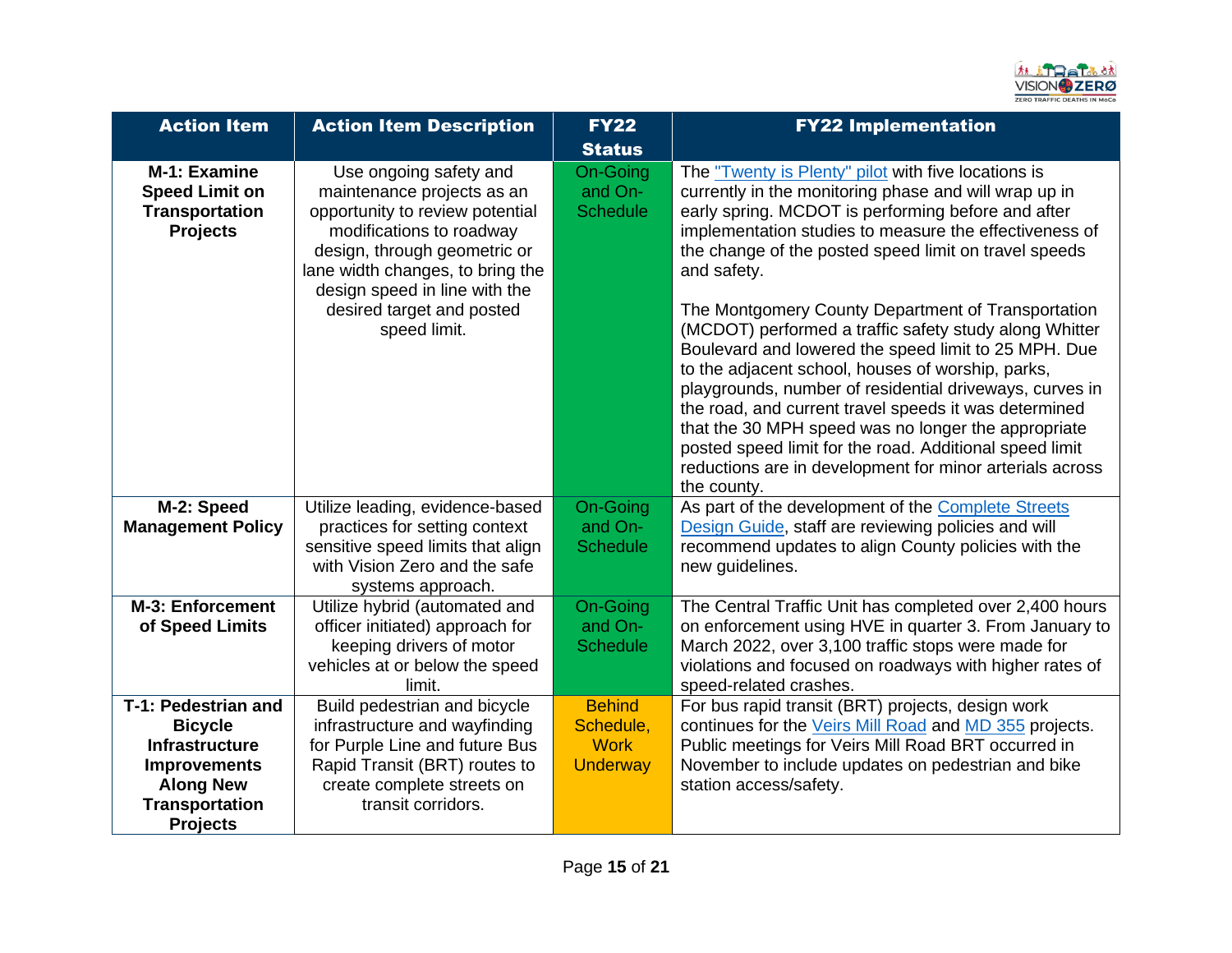

| <b>Action Item</b>         | <b>Action Item Description</b>                               | <b>FY22</b>         | <b>FY22 Implementation</b>                                                                                                                                                                                                                                                                                                                                                                                                                                          |
|----------------------------|--------------------------------------------------------------|---------------------|---------------------------------------------------------------------------------------------------------------------------------------------------------------------------------------------------------------------------------------------------------------------------------------------------------------------------------------------------------------------------------------------------------------------------------------------------------------------|
|                            |                                                              | <b>Status</b>       |                                                                                                                                                                                                                                                                                                                                                                                                                                                                     |
|                            |                                                              |                     | For bike facilities being constructed to access transit, the<br>Metropolitan Branch Trail is currently delayed from its<br>initial projected start this winter due to lack of<br>competitive pricing in submitted proposals and will be<br>rebid.<br>The rebuilt Capital Crescent Trail will fully resume once<br>a new construction contract is issued by the Maryland<br>Transit Administration this spring and construction starts<br>in late summer/early fall. |
| <b>T-2: Transit Stop</b>   | Provide safe crossings to and                                | On-Going            | The Ride On Reimagined study's scope of work will                                                                                                                                                                                                                                                                                                                                                                                                                   |
| <b>Safety</b>              | from transit stops through                                   | and On-             | include examining safe access to and from bus stops.                                                                                                                                                                                                                                                                                                                                                                                                                |
|                            | auditing transit stops and                                   | <b>Schedule</b>     | MCDOT has completed a bus stop audit along MD355 in                                                                                                                                                                                                                                                                                                                                                                                                                 |
|                            | implementing audit                                           |                     | coordination with City of Rockville and State Highway                                                                                                                                                                                                                                                                                                                                                                                                               |
|                            | recommendations. Develop                                     |                     | Administration south of Rockville Town Square. In                                                                                                                                                                                                                                                                                                                                                                                                                   |
|                            | consistent bus stop                                          |                     | addition, MCDOT performed a bus stop audit in North                                                                                                                                                                                                                                                                                                                                                                                                                 |
|                            | infrastructure (poles, benches,                              |                     | Bethesda in anticipation of a new men's shelter on                                                                                                                                                                                                                                                                                                                                                                                                                  |
|                            | shelters, etc.)                                              |                     | Nebel Street.                                                                                                                                                                                                                                                                                                                                                                                                                                                       |
| T-3: School Bus            | Systematically review and                                    | On-Going<br>and On- | The Department of Transportation, Police Department,                                                                                                                                                                                                                                                                                                                                                                                                                |
| <b>Stop Safety</b>         | upgrade school bus stop<br>locations and pick up/drop off at | <b>Schedule</b>     | and Public Schools are developing an action plan to<br>address school bus stops that see frequent violations of                                                                                                                                                                                                                                                                                                                                                     |
|                            | schools to ensure student                                    |                     | drivers passing a stopped school bus.                                                                                                                                                                                                                                                                                                                                                                                                                               |
|                            | safety.                                                      |                     |                                                                                                                                                                                                                                                                                                                                                                                                                                                                     |
| <b>T-4: Eliminate</b>      | Provide clearance space on                                   | <b>On-Going</b>     | Efforts on the University Boulevard West pilot for                                                                                                                                                                                                                                                                                                                                                                                                                  |
| <b>Sidewalk</b>            | sidewalks and consider                                       | and On-             | keeping bins out of the sidewalk is scheduled to start in                                                                                                                                                                                                                                                                                                                                                                                                           |
| <b>Obstructions</b>        | restrictions or bans to ensure                               | <b>Schedule</b>     | spring 2022.                                                                                                                                                                                                                                                                                                                                                                                                                                                        |
|                            | placement of signs, newspaper                                |                     |                                                                                                                                                                                                                                                                                                                                                                                                                                                                     |
|                            | boxes, and trash bins do not                                 |                     |                                                                                                                                                                                                                                                                                                                                                                                                                                                                     |
|                            | block safe passage.                                          |                     |                                                                                                                                                                                                                                                                                                                                                                                                                                                                     |
| T-5: Maintenance of        | Ensure construction and other                                | <b>On-Going</b>     | DPS forwarded Executive Regulation 15-20 to the                                                                                                                                                                                                                                                                                                                                                                                                                     |
| <b>Travel (MOT) during</b> | road closures do not create                                  | and On-             | County Executive's Office in July 2021. Executive                                                                                                                                                                                                                                                                                                                                                                                                                   |
| <b>Sidewalk and Road</b>   | roadway safety hazards by                                    | <b>Schedule</b>     | Regulation 15-20 was unanimously approved by Council                                                                                                                                                                                                                                                                                                                                                                                                                |
| <b>Closures</b>            | utilizing County and State laws                              |                     | action on January 18, 2022 as Resolution 19-1138.                                                                                                                                                                                                                                                                                                                                                                                                                   |
|                            | and policies to enforce the law                              |                     |                                                                                                                                                                                                                                                                                                                                                                                                                                                                     |
|                            | and communicate with the                                     |                     |                                                                                                                                                                                                                                                                                                                                                                                                                                                                     |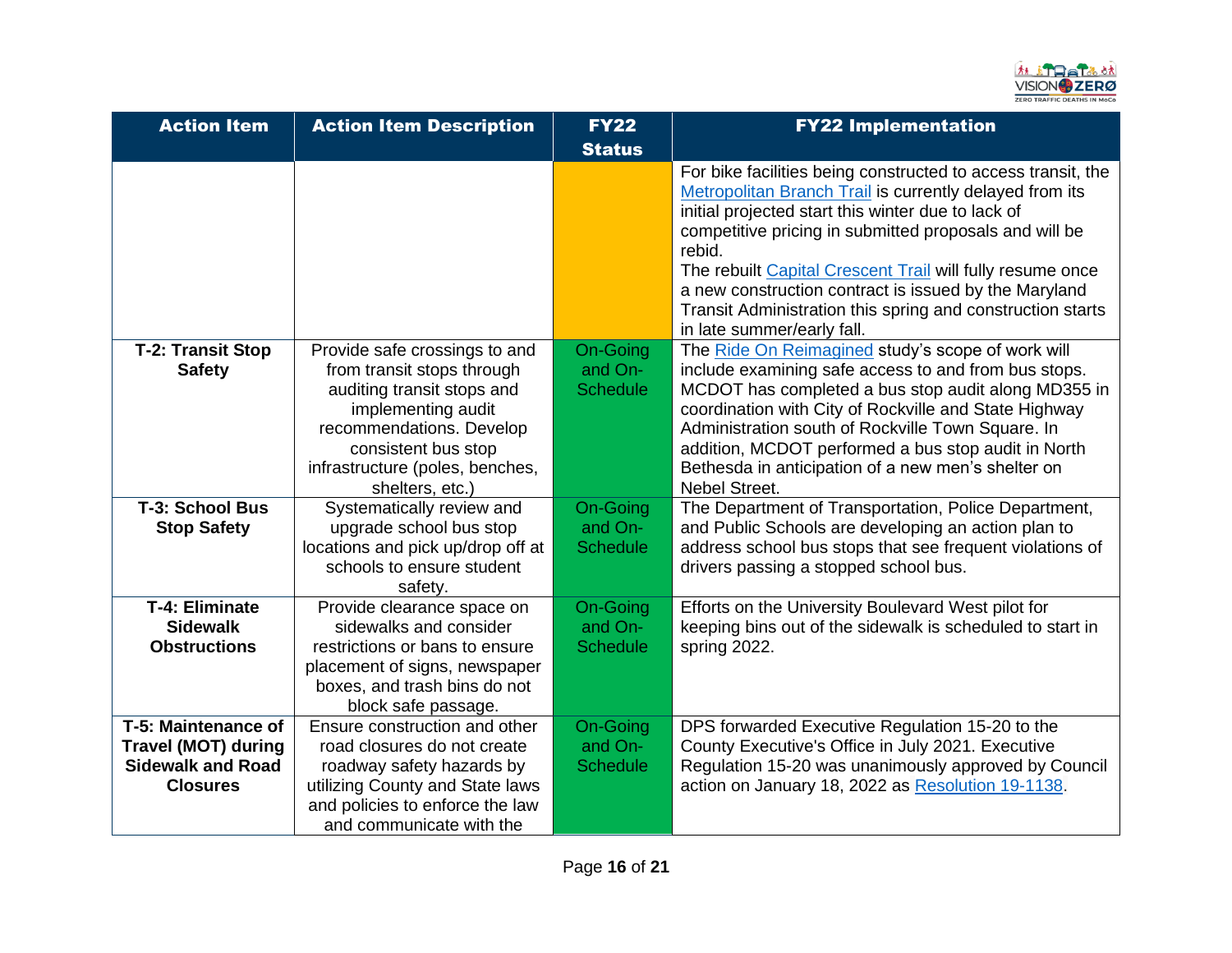

| <b>Action Item</b>                                      | <b>Action Item Description</b>                                                                                                                                                                                                                                                           | <b>FY22</b><br><b>Status</b>                                 | <b>FY22 Implementation</b>                                                                                                                                                                                                                                                                                                                                                                                                                                                                                                                                                                                                                                                                                                                                                           |
|---------------------------------------------------------|------------------------------------------------------------------------------------------------------------------------------------------------------------------------------------------------------------------------------------------------------------------------------------------|--------------------------------------------------------------|--------------------------------------------------------------------------------------------------------------------------------------------------------------------------------------------------------------------------------------------------------------------------------------------------------------------------------------------------------------------------------------------------------------------------------------------------------------------------------------------------------------------------------------------------------------------------------------------------------------------------------------------------------------------------------------------------------------------------------------------------------------------------------------|
|                                                         | public about closures and how<br>to report violations.                                                                                                                                                                                                                                   |                                                              | DPS has an online Construction Activities map that<br>provides information on select active public right of way<br>permits that could impact traffic or pedestrian mobility.<br>Now with the approval of ER 15-20 as County Council<br>Resolution 19-1138, DPS will begin to issue a separate<br>Maintenance of Traffic permit to pinpoint this type of<br>data.                                                                                                                                                                                                                                                                                                                                                                                                                     |
| T-6: Bike and<br><b>Micromobility</b><br><b>Parking</b> | Install micromobility corrals<br>across the County, with priority<br>in major activity centers, to<br>provide safe and convenient<br>parking for bikes and other<br>micromobility devices (e.g., e-<br>scooters) to keep the<br>sidewalks, bike lanes, and<br>roads clear.               | On-Going<br>and On-<br><b>Schedule</b>                       | MCDOT has procured bike and e-scooter racks and are<br>currently scouting additional locations for parking corrals<br>based on usage patterns. Two locations have been<br>installed in downtown Silver Spring.<br>To encourage proper use and storage of micromobility<br>devices, Commuter Services continues to post<br>information on social media, including an informational<br>video, about proper parking for e-scooters. E-scooter<br>vendors have also sponsored learn to ride classes<br>across the County this spring and summer.<br>The County Council has reintroduced Bill 36-21, Motor<br>Vehicles and Traffic - E-Scooters - Operating<br>Requirements and Registration to establish registration<br>and operating requirements for low-speed, electric<br>scooters. |
| T-7: Curbside<br><b>Management</b>                      | Prioritize curbside space to<br>meet the needs and policy<br>goals for urban areas and<br>ensure use reduces conflict<br>amongst road users. This<br>includes creating and<br>expanding pick up/drop off<br>zones, unloading, and short-<br>term parking close to building<br>entrances. | <b>Behind</b><br>Schedule,<br><b>Work</b><br><b>Underway</b> | The Urban Loading and Delivery Study will be presented<br>to the Planning Board in summer 2022.                                                                                                                                                                                                                                                                                                                                                                                                                                                                                                                                                                                                                                                                                      |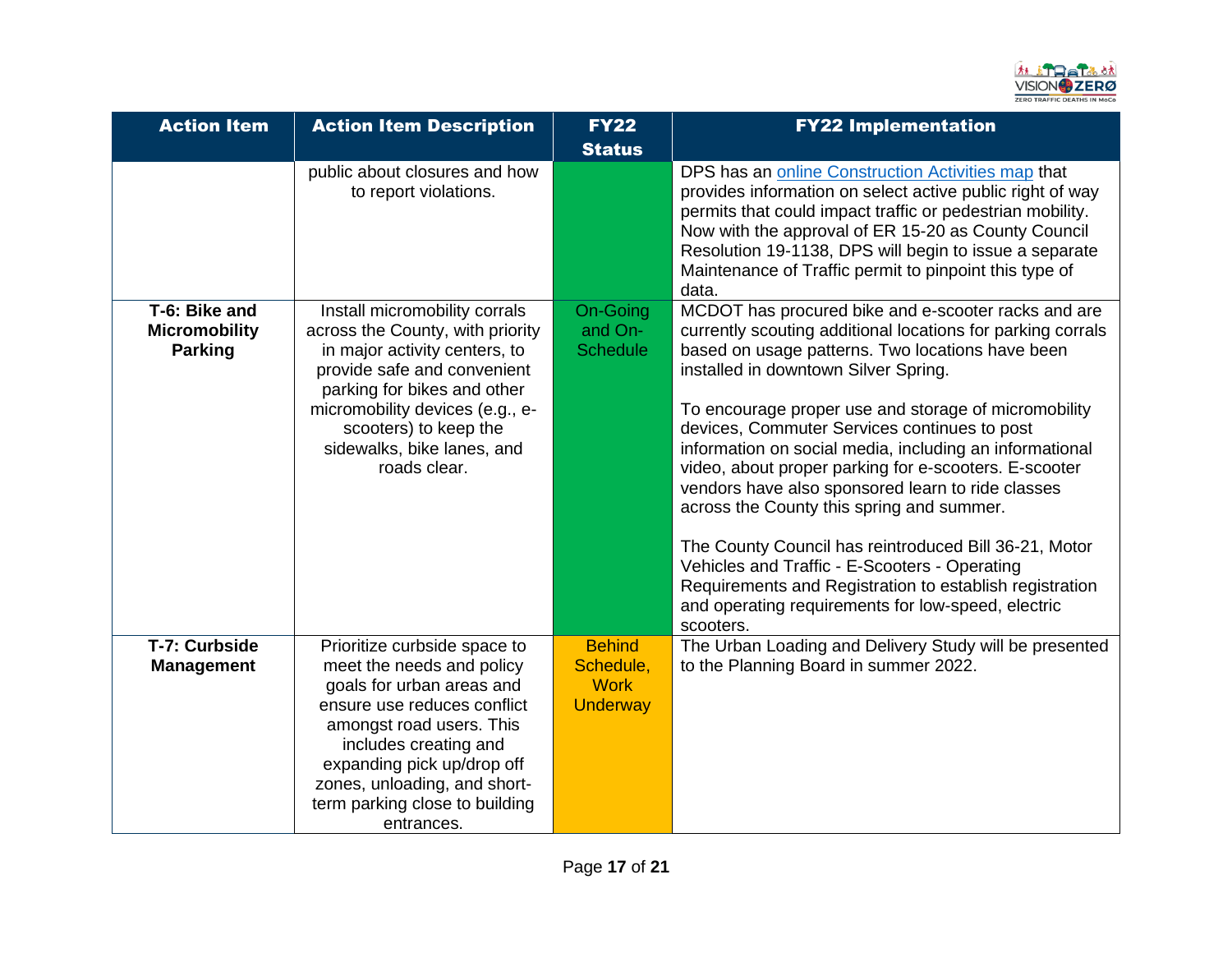

| <b>Action Item</b>                                                                          | <b>Action Item Description</b>                                                                                                                                                      | <b>FY22</b><br><b>Status</b>                  | <b>FY22 Implementation</b>                                                                                                                                                                                                                                                                                                                                            |
|---------------------------------------------------------------------------------------------|-------------------------------------------------------------------------------------------------------------------------------------------------------------------------------------|-----------------------------------------------|-----------------------------------------------------------------------------------------------------------------------------------------------------------------------------------------------------------------------------------------------------------------------------------------------------------------------------------------------------------------------|
| <b>T-8: Snow Removal</b><br>from Bike Facilities,<br>Sidewalks, and<br><b>Transit Stops</b> | <b>Clarify County Government's</b><br>responsibility for snow<br>clearance from sidewalks and<br>bike lanes similar to how it is<br>cleared from roadways.                          | Completed                                     | The County Council unanimously passed and the<br>County Executive signed Bill 9-21, Streets and Roads -<br>Sidewalk Snow Removal- Amendments in February<br>2022. This bill adds an additional 40 linear miles of<br>sidewalks the County Government would be responsible<br>for clearing in addition to the existing 60 linear miles the<br>County clears currently. |
| T-9: Parking Lot<br>Design and<br><b>Construction</b>                                       | Redeveloped or newly<br>constructed parking lots and<br>garages are safe for<br>pedestrians, cyclists, and<br>people using assistive mobility<br>devices to access and<br>navigate. | No Work<br><b>Planned for</b><br><b>FY22</b>  | No work scheduled for FY22 under this action item.<br>Work scheduled to begin during FY23.                                                                                                                                                                                                                                                                            |
| T-10: Safety Audit<br>of County Owned<br><b>Parking Lots and</b><br><b>Garages</b>          | Review and modify County<br>owned parking lots and<br>garages to eliminate conflicts<br>when entering and navigating<br>the facilities.                                             | <b>On-Going</b><br>and On-<br><b>Schedule</b> | Improvements to reduce ped-vehicle conflicts by<br>installing mirrors at the exits and entrances of<br>underground garages (G13 in Wheaton & G31 in<br>Bethesda) and within the garage where there are<br>potential blind spots.<br>Work on an overall audit is being scoped for a potential<br>winter 2022 start.                                                    |
| <b>C: Transportation</b><br>and Land Use<br><b>Planning</b>                                 | Incorporate Vision Zero and a<br>safe systems approach into<br>functional and area master<br>plans, development review, and<br>subdivision staging.                                 | On-Going<br>and On-<br><b>Schedule</b>        | Thrive will not be approved this fiscal year. The Council<br>requested an additional equity review by an outside<br>consultant with an initial schedule to produce revisions<br>by July.<br>Framework is being integrated into a broader guide for<br>addressing transportation in master planning.                                                                   |
| <b>V-1: Safer County</b><br><b>Vehicle Fleet</b>                                            | When replacing County fleet<br>and emergency response<br>vehicles, ensure the vehicles<br>are equipped with life-saving<br>crash avoidance technology                               | On-Going<br>and On-<br><b>Schedule</b>        | DGS's Phase I fleet transition study is complete and<br>DGS is now focusing on Phase II of the study. Phase II<br>will focus on working with departments directly to<br>develop a strategy for transitioning each section to zero-<br>emissions.                                                                                                                      |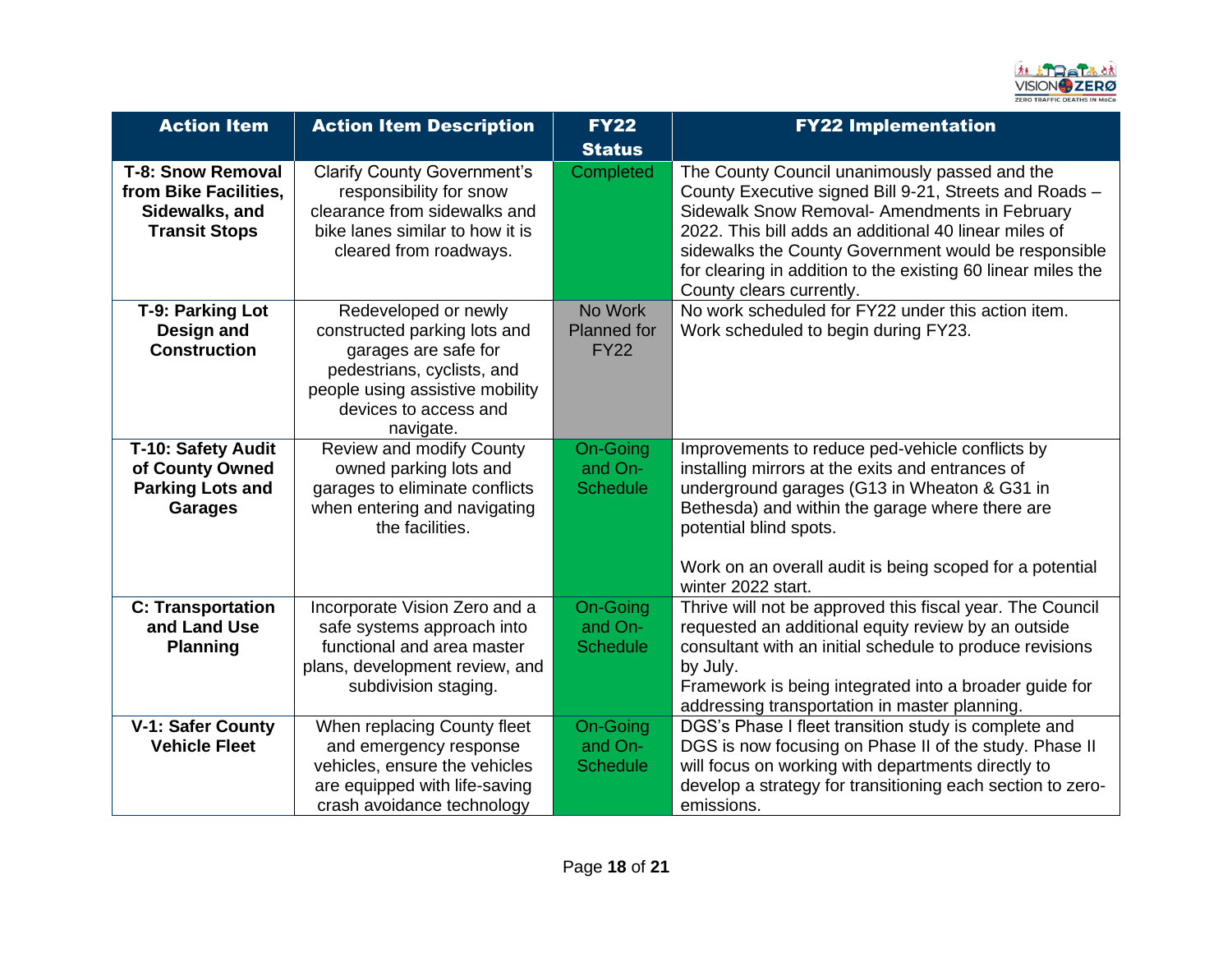

| <b>Action Item</b>                                                                       | <b>Action Item Description</b>                                                                                                                                                                                                                                           | <b>FY22</b><br><b>Status</b>                  | <b>FY22 Implementation</b>                                                                                                                                                                                                                                                                                                                                             |
|------------------------------------------------------------------------------------------|--------------------------------------------------------------------------------------------------------------------------------------------------------------------------------------------------------------------------------------------------------------------------|-----------------------------------------------|------------------------------------------------------------------------------------------------------------------------------------------------------------------------------------------------------------------------------------------------------------------------------------------------------------------------------------------------------------------------|
|                                                                                          | and vehicles are right sized for<br>the areas they serve.                                                                                                                                                                                                                |                                               |                                                                                                                                                                                                                                                                                                                                                                        |
| V-2: Prepare for<br><b>Autonomous</b><br><b>Vehicles</b>                                 | Prepare the County's<br>infrastructure for vehicles that<br>will communicate with each<br>other and the infrastructure.                                                                                                                                                  | On-Going<br>and On-<br><b>Schedule</b>        | Montgomery County continues to work with the<br>Maryland Motor Vehicle Administration as part of the<br>Connected and Automated Vehicle Workgroup. The<br>State of Maryland surveyed Marylanders about their<br>current understanding of self-driving vehicles to help in<br>building a roadmap for future self-driving vehicles.                                      |
| P-1: Outreach and<br><b>Education to the</b><br><b>Community</b>                         | Improve project communication<br>and outreach to a broader<br>audience and on multiple<br>communication channels<br>utilizing County Government<br>outreach staff on safety topics<br>relevant to Montgomery<br>County's identified safety<br>problems and demographics. | On-Going<br>and On-<br><b>Schedule</b>        | The Vision Zero Coordinator drafted an update and will<br>convene County outreach staff in the spring to review<br>and finalize the updated Vision Zero communication<br>guidance document.<br>MCDOT continues to work with partner County<br>departments, State agencies, and municipal staff to<br>implement comprehensive traffic safety education and<br>outreach. |
| <b>P-2: Collaboration</b><br>with Community<br><b>Partners and</b><br><b>Ambassadors</b> | Work with existing community<br>groups, County outreach staff,<br>and community ambassadors<br>to increase the amount of<br>public feedback and raise<br>awareness for traffic safety<br>projects and campaigns.                                                         | On-Going<br>and On-<br><b>Schedule</b>        | Applications for the Vision Zero Youth Ambassador<br>program were accepted starting March 1. MCDOT<br>received over 100 applications and selected 37 to<br>become 2022 Youth Ambassadors. The first training<br>session will be held in April.                                                                                                                         |
| P-3: Coordination of<br><b>Campaigns</b>                                                 | Wrap around planned safety<br>projects with education,<br>encouragement, outreach, and<br>enforcement.                                                                                                                                                                   | <b>On-Going</b><br>and On-<br><b>Schedule</b> | The next project under S-1 for public engagement is the<br>New Hampshire Avenue road safety audit. There was a<br>public meeting held March 22 and an online survey was<br>available for those unable to attend. The public meeting<br>and survey were in English and Spanish.<br>On-going outreach is performed when new pedestrian<br>hybrid beacons are installed.  |
| P-4: Ending<br><b>Impaired Driving</b><br><b>Deaths</b>                                  | Implement a multifaceted<br>program towards ending<br>impaired driving deaths with                                                                                                                                                                                       | <b>Behind</b><br>Schedule,                    | Work on an updated impaired driving strategy is<br>scheduled to begin in spring 2022. Scope of work should<br>allow to complete updated strategy by end of fiscal year.                                                                                                                                                                                                |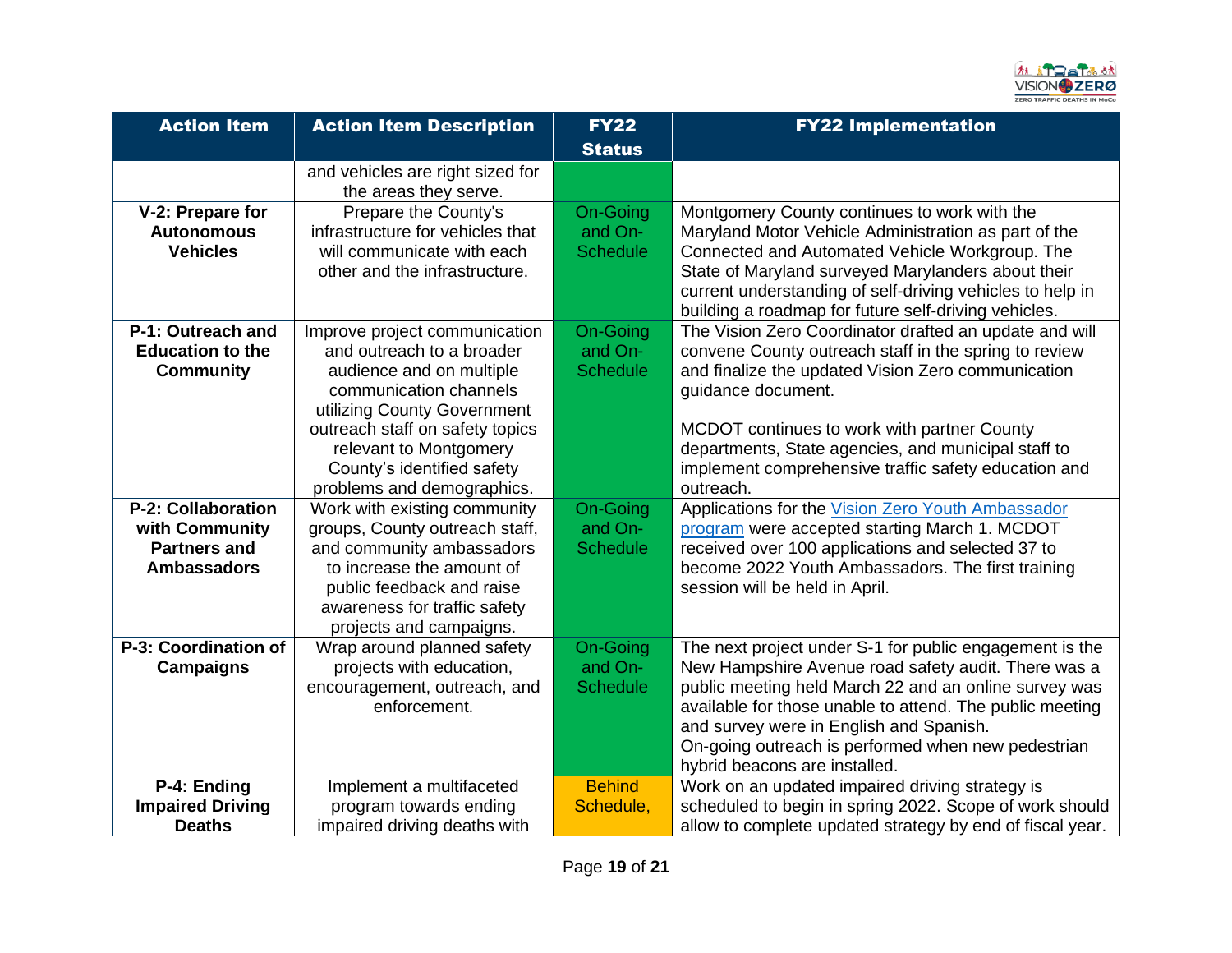

| <b>Action Item</b>                                          | <b>Action Item Description</b>                                                                                                                                                                                                                                              | <b>FY22</b><br><b>Status</b>           | <b>FY22 Implementation</b>                                                                                                                                                                                                                                                                                                                                                                                                                                                                                                                      |
|-------------------------------------------------------------|-----------------------------------------------------------------------------------------------------------------------------------------------------------------------------------------------------------------------------------------------------------------------------|----------------------------------------|-------------------------------------------------------------------------------------------------------------------------------------------------------------------------------------------------------------------------------------------------------------------------------------------------------------------------------------------------------------------------------------------------------------------------------------------------------------------------------------------------------------------------------------------------|
|                                                             | focus on prevention and<br>treatment.                                                                                                                                                                                                                                       | <b>Work</b><br><b>Underway</b>         | There have been high visibility enforcement details<br>recently working with Maryland State Police on I-270, I-<br>495 and other state highways with known impaired<br>driver risks. This work has been supported through<br>grants.                                                                                                                                                                                                                                                                                                            |
| P-5: Expansion of<br><b>Automated</b><br><b>Enforcement</b> | As technology advances and<br>privacy concerns are<br>addressed, update State law to<br>remove barriers that limit the<br>use of automated traffic<br>enforcement and take<br>advantage of new technologies<br>available.                                                   | On-Going<br>and On-<br><b>Schedule</b> | A new contract for automated speed and red light<br>enforcement was executed on March 31. New contract<br>will allow for phased expansion of camera fleet.                                                                                                                                                                                                                                                                                                                                                                                      |
| P-6: Focused<br><b>Enforcement Efforts</b>                  | Focus the efforts of MCPD<br>officers on curbing the most<br>dangerous behaviors (occupant<br>protection, speeding and<br>aggressive driving, not yielding<br>right of way, impairment from<br>alcohol or drugs, and<br>distraction) and less on non-<br>moving violations. | On-Going<br>and On-<br><b>Schedule</b> | 26 officers are now assigned to the Central Traffic Unit.<br>Each district has retained a traffic complaint officer to<br>address local issues.<br>As part of the centralized traffic unit in MCPD, the<br>department utilizes warnings as a way to first educate<br>residents about safety infractions unless the infraction<br>endangers public safety or the driver has a history of<br>similar warnings and citations. MCPD officers are guided<br>on the proper level of enforcement through FC1000,<br>which was updated in January 2021. |
| P-7: Expand Safe<br><b>Routes to School</b>                 | Expand the County's Safe<br>Routes to School (SRTS)<br>activities and initiate<br>comprehensive traffic safety<br>education and age appropriate<br>outreach for pedestrian,<br>bicycle, and driver safety.                                                                  | On-Going<br>and On-<br><b>Schedule</b> | There has been strong engagement with Elementary<br>School parents, students, and administrators as part of<br>the student art contest. The contest will close in April.                                                                                                                                                                                                                                                                                                                                                                        |
| P-8: Bike Riding<br>and Safety Courses                      | Expand adult and child<br>beginner biking courses<br>through Commuter Services                                                                                                                                                                                              | On-Going<br>and On-<br><b>Schedule</b> | Additional outreach, including multilingual outreach, will<br>be performed for spring learn-to-ride courses.                                                                                                                                                                                                                                                                                                                                                                                                                                    |